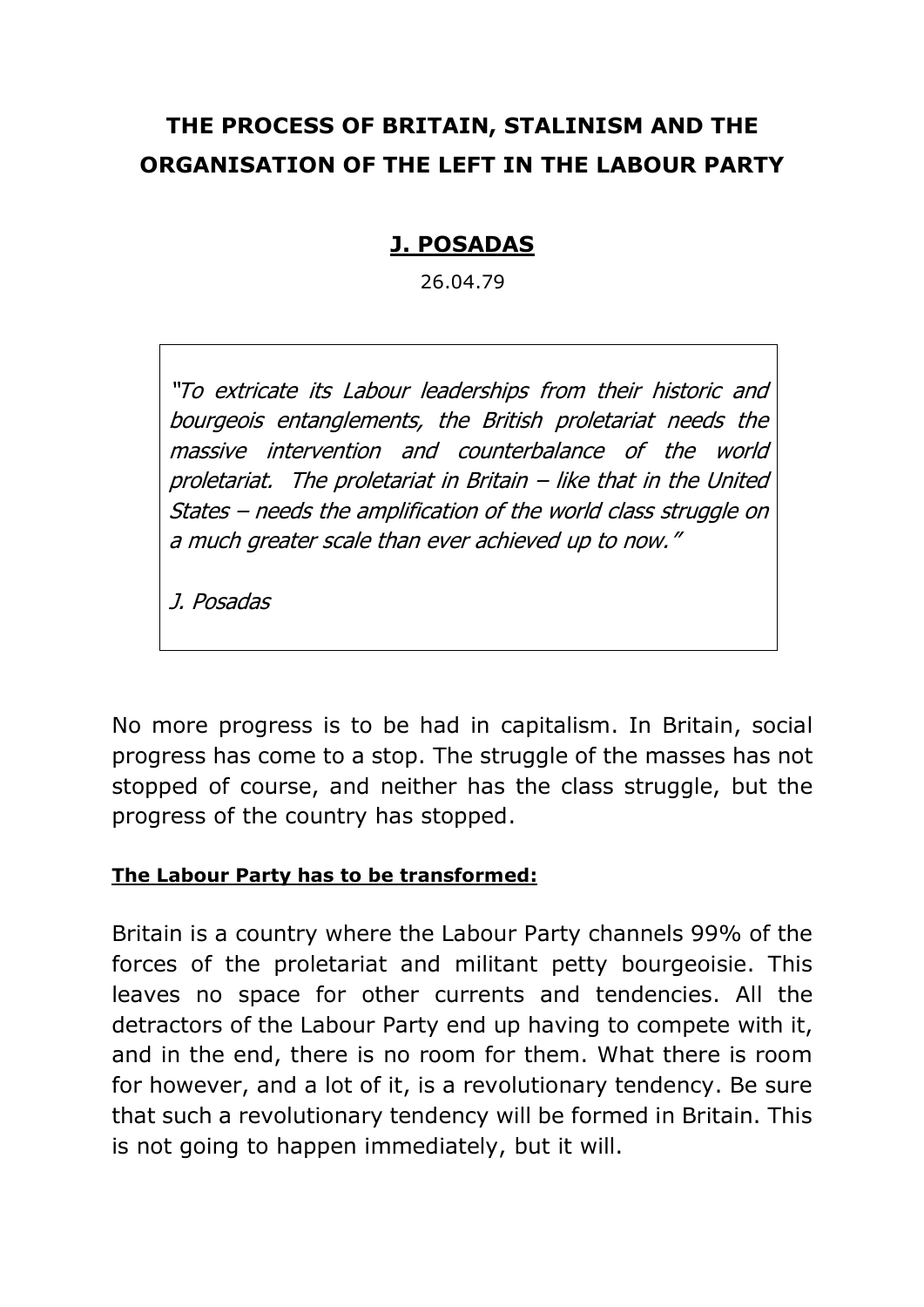There is no future for the left groups which compete with the Labour Party. Their very position outside Labour marginalises them. And from the margins where they put themselves, they are eventually forced to concede to capitalism; or to make alliances with it. Having robbed themselves of a future in this way, they end up being no better than Labour itself.

The only possible way ahead is social transformation. Those who agree with this must recognise the need to involve themselves in the class struggle. In Britain, the process of the class struggle constantly reiterates the centrality of Labour. The class struggle educates the proletarian vanguard, the proletariat itself, the progressive sectors of the petit bourgeoisie, the exploited sectors in the countryside, and others. Every struggle there reiterates the need to organise a revolutionary leadership. For Britain to retake the road of social progress $<sup>1</sup>$ , the Labour Party</sup> has to be transformed.

What weighs in Britain - and every day more than before - is the pressure, the influence and the advance of the world revolutionary process. This guides the activity of our British comrades. The activity of our British section<sup>2</sup> is not strictly determined by what happens from day to day, or even by the development of a Labour left. It is determined by the tasks that the development of the world process of the revolution renders necessary in Britain.

#### **Stalinism was alive in Britain well before Stalin :**

-

After 1924, had the leadership of Stalin shown the will to

<sup>&</sup>lt;sup>1</sup> J Posadas analyses elsewhere how Britain broke from feudalism and the dogmas of Catholicism, and then, pioneered a scientific development that revolutionised the world. The social progress this led to was relative, but

it was decisive in comparison with feudalism. Editorial.

<sup>2</sup> The British section of the Posadist Fourth International was formed by J Posadas in 1962. See posadiststoday.com.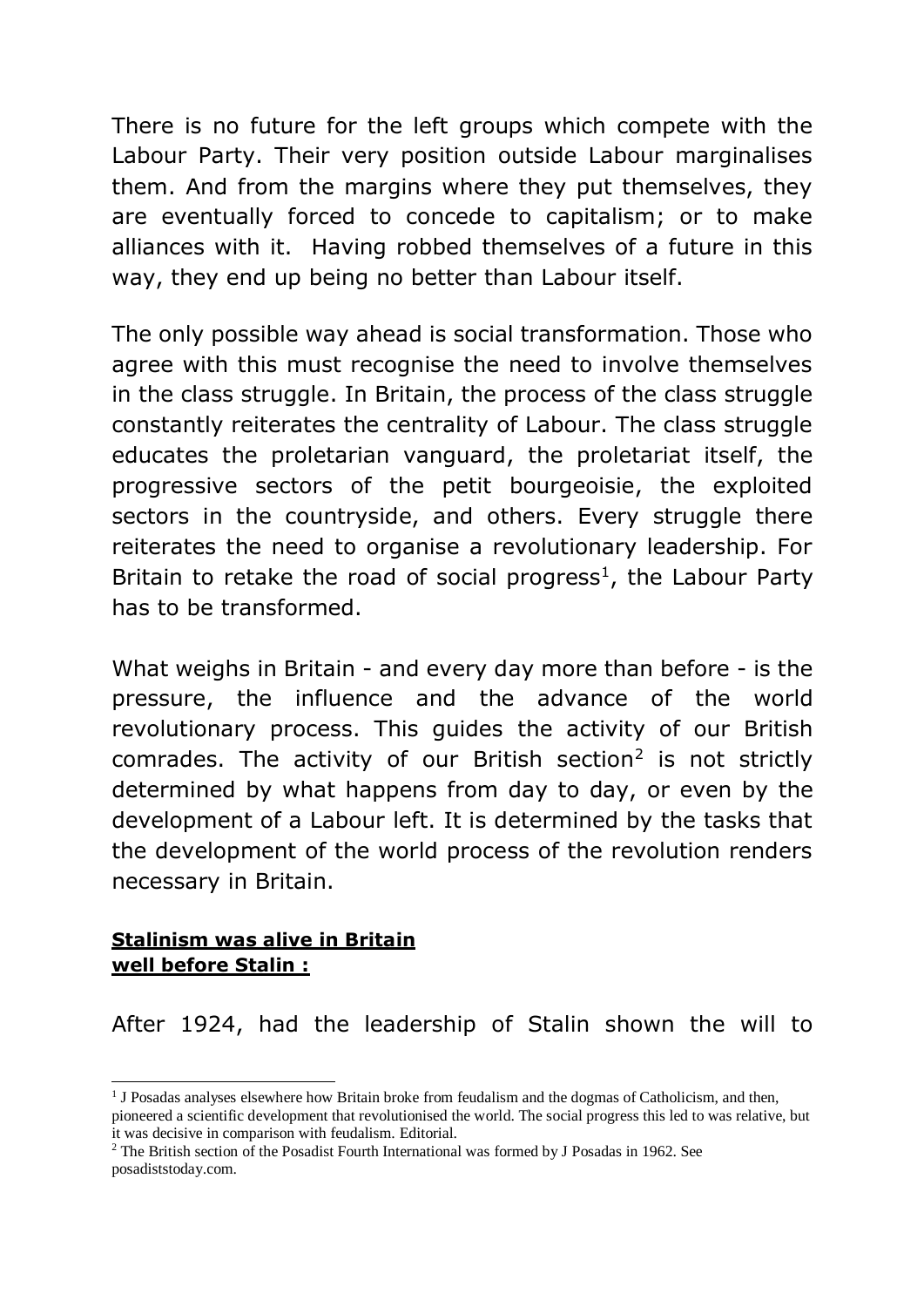understand Britain, it would have taken the side of the British Labour vanguard and encouraged the development of the young Communist Party. We are talking of the years before, during and after the 1926 General Strike.

At that time, a proper Soviet leadership would have helped organise a revolutionary leadership in Britain. Instead of this, the Stalin leadership worked in opposition to it. From that moment on, and worldwide for related reasons, a process of communist stagnation and retrogression settled. It was as part of this, that the British Communist Party failed to develop. The conditions had been very favourable to the young British Communist Party, but the growth of Stalinism stifled it.

We are in another stage today (1979), but the British Communist Party<sup>3</sup> and the Labour leaderships seem incapable of change. The core of their policies being that of conciliation with capitalism. Leaving the Communists aside for a moment, why are the Labour leaderships so closely tied to capitalism? We are going to look at two reasons for the apparent strength of the Trade Union and Labour apparatus in Britain.

At the start of its development, British capitalism was able to intervene in, and greatly interfere with the growing political structures of the British working class. The bureaucratic structure of the Labour apparatus – essentially one of conciliation with capitalism – started its development as part of the rise and growth of British capitalism. As the latter stayed long powerful and unchallenged, the bureaucratic structure of Labour became solidified. We keep saying, and we repeat, that this solidity of Labour structure did not come - and does not come - from any ability on its part. The role of the Trade Union and Labour bureaucracy is to conciliate with capitalism. This is its ability. It has no other. And indeed, if you boil Stalinism down

<sup>-</sup> $3$  The author refers here to the CPB, as it became in 1977. Editorial.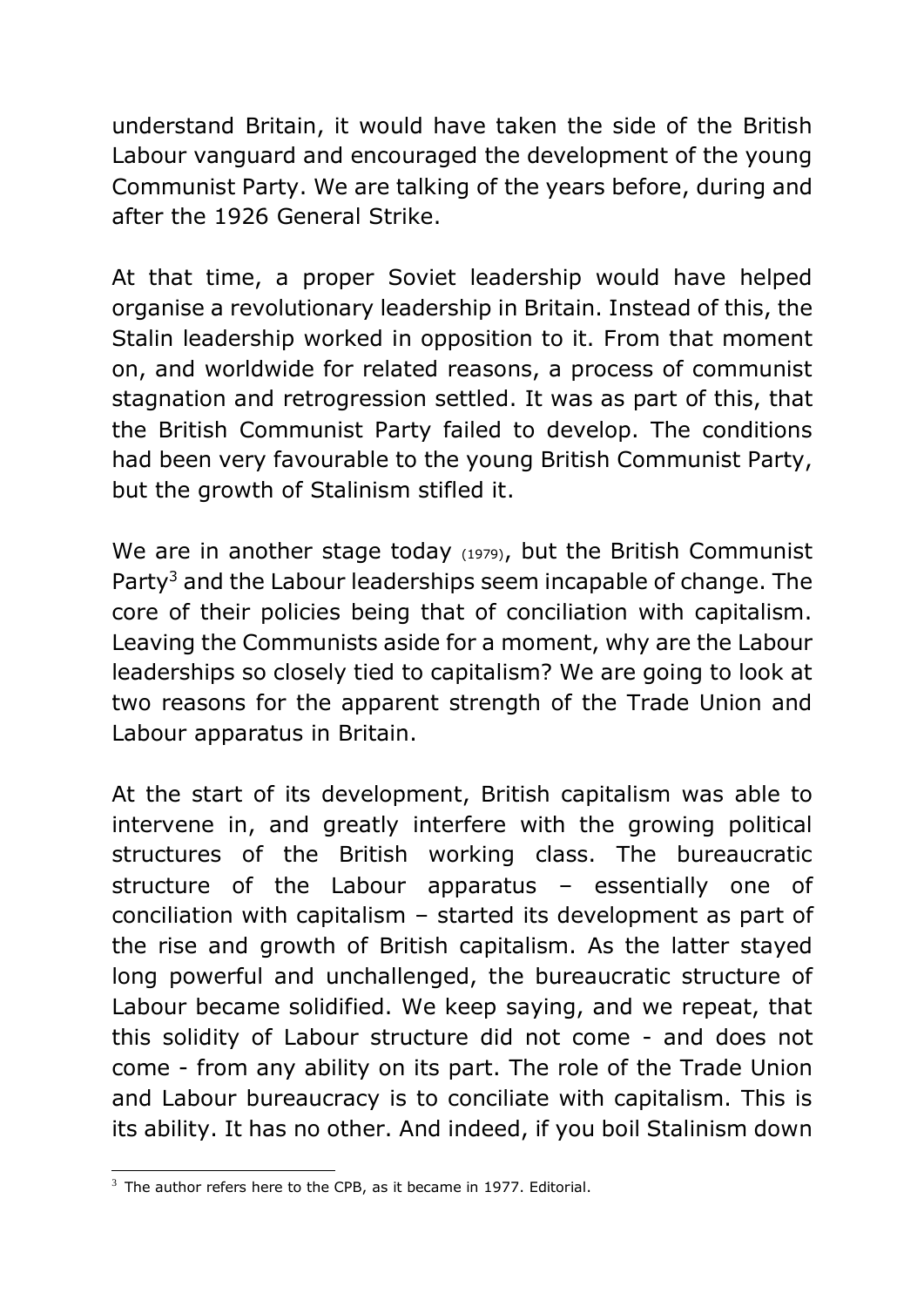to the policy of conciliation with capitalism, you realise that Stalinism has been for many years in the Labour movement, and well before a Stalin came into the world.

The second reason for the apparent strength of Trade Union and Labour apparatus is this: When Stalinism imposed itself in the USSR (after 1924), Stalin's erroneous policies gave to the capitalist class countless opportunities to reassert itself against the working class. In the Trade Unions and the Labour organisations of Britain, the bureaucracies came back<sup>4</sup>. This is how you have these bureaucracies standing before you now. They will keep standing until they are removed.

Aware of this, the bureaucrats watch out against the development of left currents in the Trade Unions and the Labour Party. This is the bureaucrats' role, and they have no other. The capitalist class rewards them for the service they render in stopping the formation of Left Labour and Trade Union tendencies.

#### **The shocking backwardness of the Labour apparatchik :**

Stalin's policies continued over many years, consisting in an alliance between the first Workers State and world capitalism. As we have seen, this crippled the British Communist Party. The rest of this history is as follows: In attracting fewer dedicated militant workers, the British Communist Party became less able to repel the combined attack of bosses, Tories and Labour right wings. As the workers and their organisations became less defended, they all became more repressed.

As we have seen, it is not that the working class had been weak or that the bureaucratic leaders had been strong! The latter had

<sup>-</sup><sup>4</sup> The had almost been eradicated in 1926. Read Trotsky on the defeat of the British General Strike.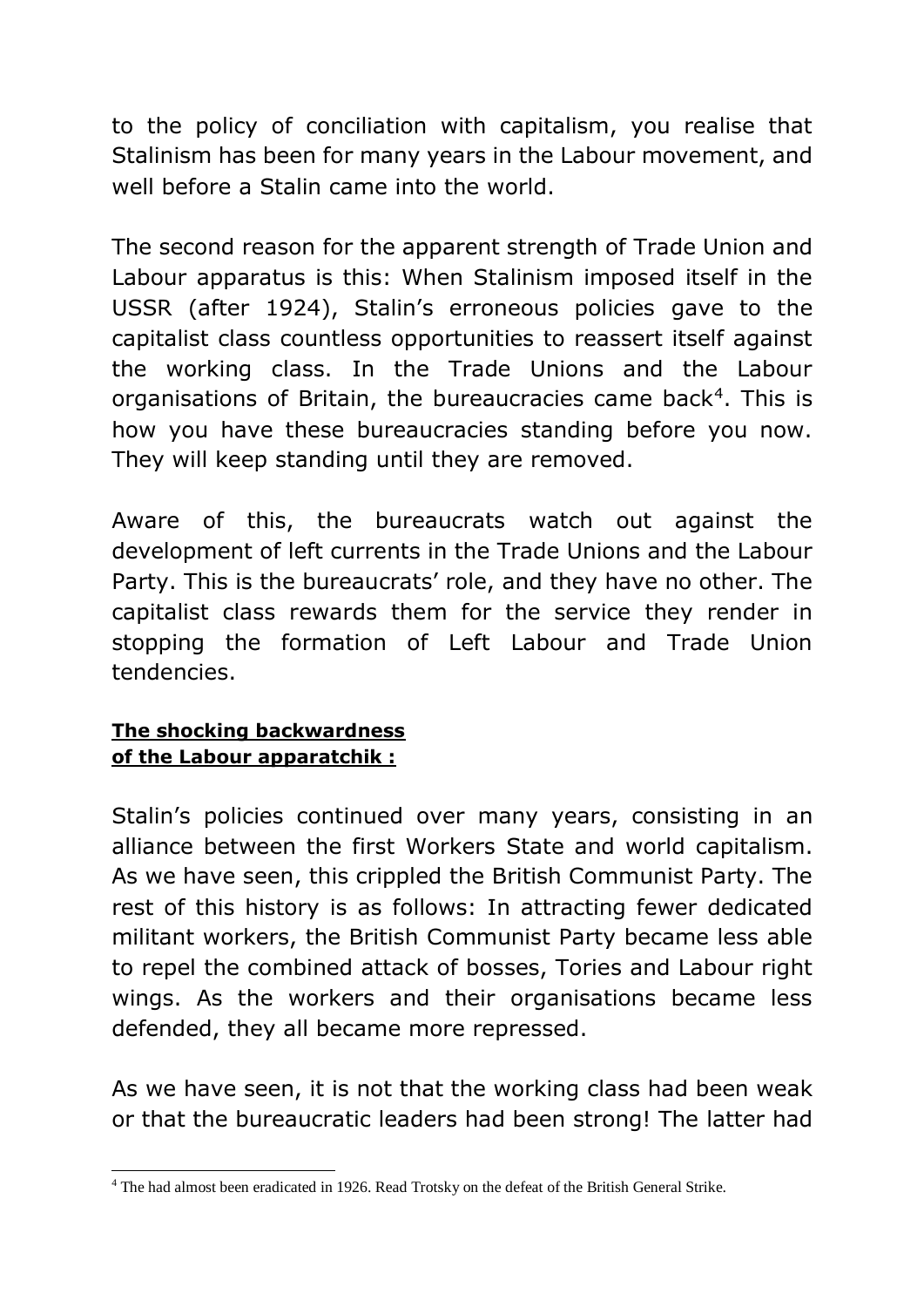been mostly cast aside in 1926! The position is that, during the Stalinist years, the layers of pro-boss workers re-formed and reinforced the bureaucratic apparatuses. What we call here 'apparatuses' are cleavages of workers and Labour administrators incentivised by the capitalist class, with no idea, no political or ideological contribution to make. These people lead the Trade Unions and the Labour Party 'apparatuses', but the workers do not support them. At every strike and protest, the workers oppose them. The strength of these apparatuses is that which they inherited it from the past.

#### **The history of British imperialism stands behind the bureaucratic 'apparatuses' :**

The apparent slowness in the process in Britain has historic causes. The speed of social change does not depend on us, or on the Communist Party. And whilst it is true that Stalinism played the role of crippling the socialist transformation of the world, Britain included, more ancient factors intervened as well.

Whilst British imperialism expanded in the world, the foundations were laid for extensive layers of workers' aristocracy to rise on top. It is from these foundations that strong structures of Trade Union and Labour bureaucracies emerged. This period lasted for quite some time, giving to these structures a particular opportunity to develop and consolidate.

After WW2, the colonial revolution liberated territories previously conquered by British, French and Portuguese imperialism. In the European countries, this revolutionary transformation was brought to the attention of the Trade Union leaderships. These hardly noticed or rather, they used their insulating layers of bureaucracy to try and avoid noticing. They still do this today (1979). You can still find today workers' leaderships who act in the manner of 100 years ago. In a country like Britain, this is a shocking backwardness.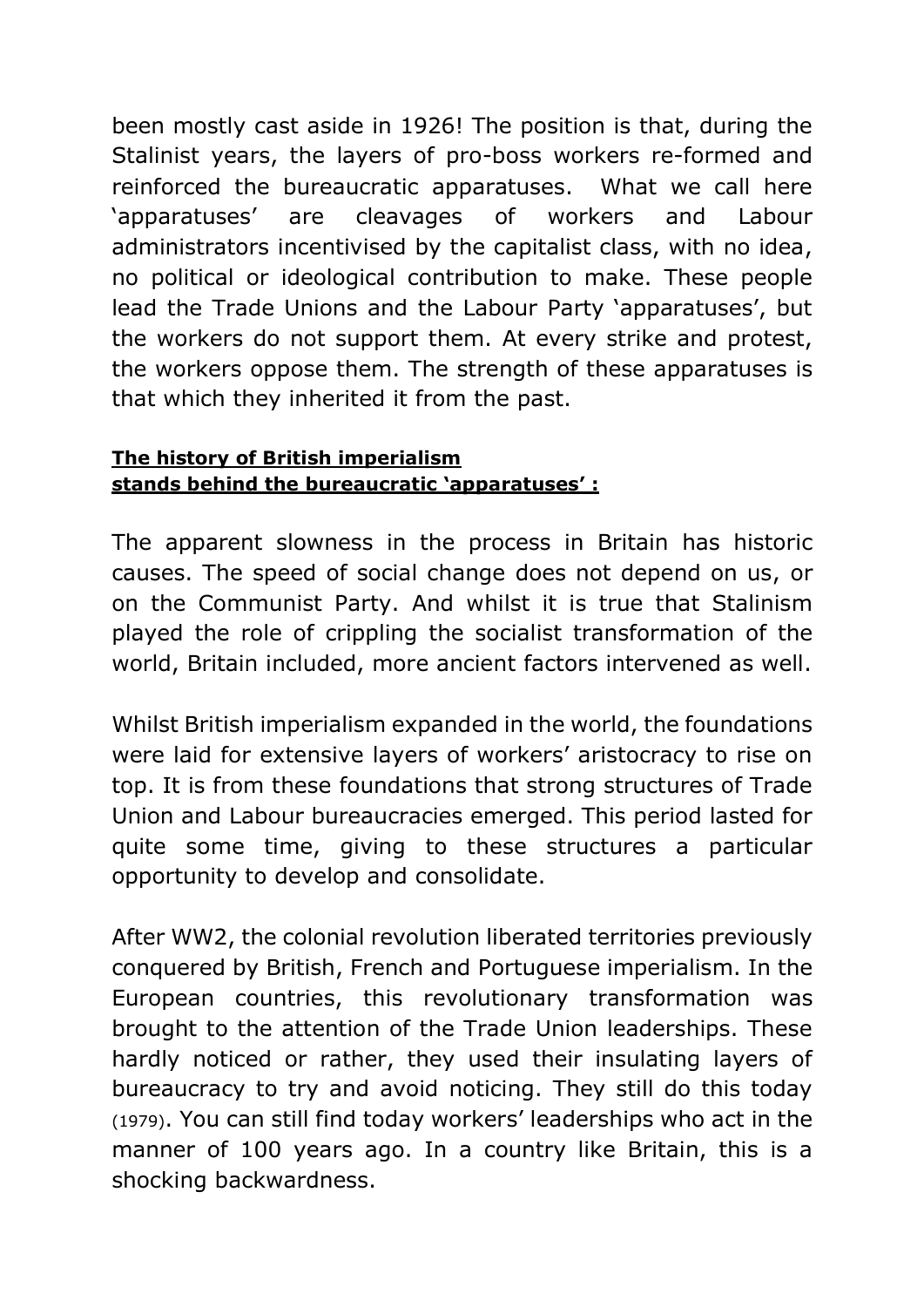Mind that this backwardness does not come from the British proletariat! It does not come either from the lower layers of the petit bourgeoisie – the latter being increasingly sensitive to the world's examples of human liberation. The backwardness resides in the power structures which the working class inherits. These structures were built in the past, and built to oppose change. In most Trade Unions and the Labour Party, the leading posts go to those 'workers' who make it their business to stop the example of revolutions elsewhere from influencing their members…

In most of the organisations of the working class, these particular 'workers' are hoisted into leading posts for the purpose of separating the workers from their ability to make social progress, revolutionary progress above all.

At any given time, the relative strength of these 'leaders' gives a measure of how much capitalism still weighs in the workers' organisations. The erroneous policies of Stalin allowed the apparatus of these bureaucrats not only to rebuild, but to get more control than they had in the past. All this to explain why change is not bound to be easy, or quick, in the Labour Party and the Trade Unions.

It is no surprise therefore that the Labour leaderships – the left Labour leaderships included – are prone to weak and superficial positions. What do they see around them to show a better way? They might have looked up to the Communists at one time, but the notions of the Communists were never any guide. This worsened in recent times, with the Communists coming up with 'Eurocommunism', 'Pluralism' and the 'Independence of Europe' [from the USSR]. To the Labour and the workers' vanguard, these formulas bring no example or enlightenment; what they bring instead is the absence of ideas, absence of examples, absence of political orientation and lack of understanding.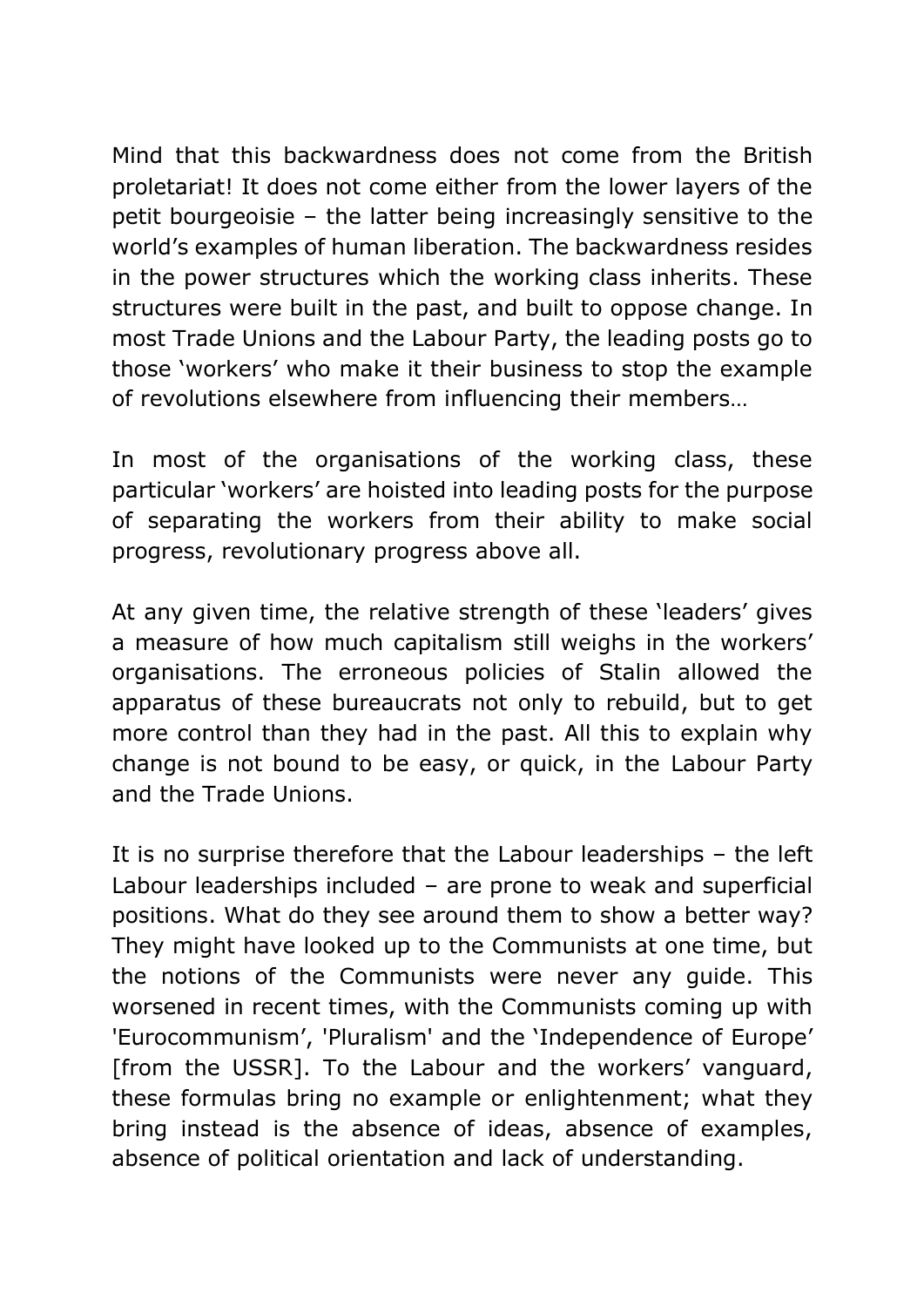## **The British Trade Unions and Labour Party started life in a rising capitalist world :**

The Trade Unions – and then the Labour Party – came about in world dominated by capitalism. Their industrial and class experience became formed in that world. The struggle to advance the interests of the British working class started in a world dominated by British capitalism<sup>5</sup>. This partly explains how, in the Labour movement of today (1979), one still finds strong attitudes of reserve and suspicion when one evokes revolutionary ideas, revolutionary events, revolutionary methods, movements, programmes and the likes.

The Communists' formulas of 'Eurocommunism' and 'Pluralism' have little effect in the British workers, but they influence the Labour leaders! To the latter, these notions are declarations that the Communists no longer want Communism.

If the Communists are 'pluralist' now - and are happy to teamup with the capitalists, what else to expect from the Labour Party? If the Communists abandon their programmatic and socialist values, who is there to show the socialist road to Labour? If the Communists no longer believe that "there is only Communism *or* Capitalism, and nothing in between"<sup>6</sup> , who will uphold this scientific conclusion for Labour?

Profound misconceptions in the top Labour and Trade Union leaders have been stimulated by communist surrender. When dealing with the Labour leaders and their policies, it is not enough to criticise them for being retrograde and backward. The

<sup>-</sup>5 In other documents, the author deepens this idea roughly as follows: For almost 2 centuries, the British proletariat saw no other proletariat around. (Editorial note).

<sup>&</sup>lt;sup>6</sup> The entire works of J Posadas explain how there cannot be another form of private property between private and collective. The historic antagonism between the two is leading to world war. The *mixed economy* in Yugoslavia did not lead to a new (third) form of property. It led to the violent re-imposition of private property by capitalism. (Edit. Note).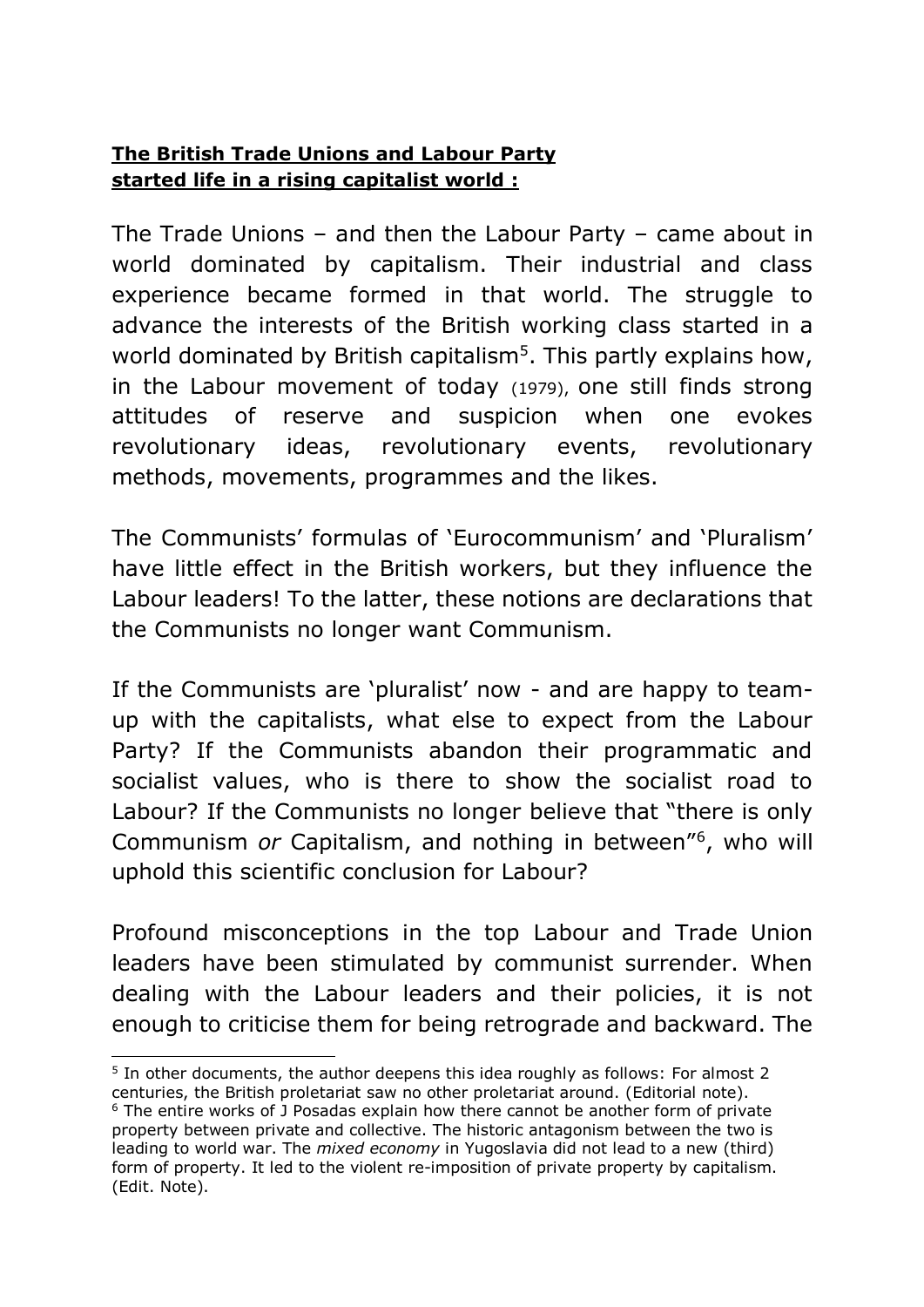conditions that led to this situation must be taken into account. You can find any number of Labour leaders who are not keen on Socialism, certainly; but what is there in the world to edify them? Or to edify those among them who can be edified? Not the Communists - because they encourage socialist retreat.

# **The duty of Communists is to showcase dialectical materialism :**

In the last period, the leaders of the Soviet Union vaguely exhorted the European Communists "to take power". But what is the good of this if the Communists want nothing more than a pluralist society with the capitalists? The Communists talk also of 'Eurocommunism', a notion which they explain by wanting more 'European' distance with the Soviet Union. The Labour leaders are not going to become better Socialists on that account. Everything that casts doubt on Soviet development – like supporting the dissidents in the USSR and Czechoslovakia – weakens the socialist cause, and strengthens its enemies.

The Labour and workers' leaders who observe such behaviour in the Communists feel vindicated in their disposition to spurn the dialectical ways of thinking and the didactic ways of organising. It is not true that Britain is a world apart. It is entirely part of the world! As in any country, if not even more than in any country, everything that happens in Britain emanates from world events. To succeed in their most important projects, the leftwing Labour leaders will need to keep their eyes on the big picture. Learning from others in the world for instance; and above all, working in solidarity with the workers of other countries.

The British Labour vanguard itself is the result of world conditions! This particular point must be analysed much more than is being done. In the world and in Britain, there is not enough of the necessary proletarian literature dedicated to this.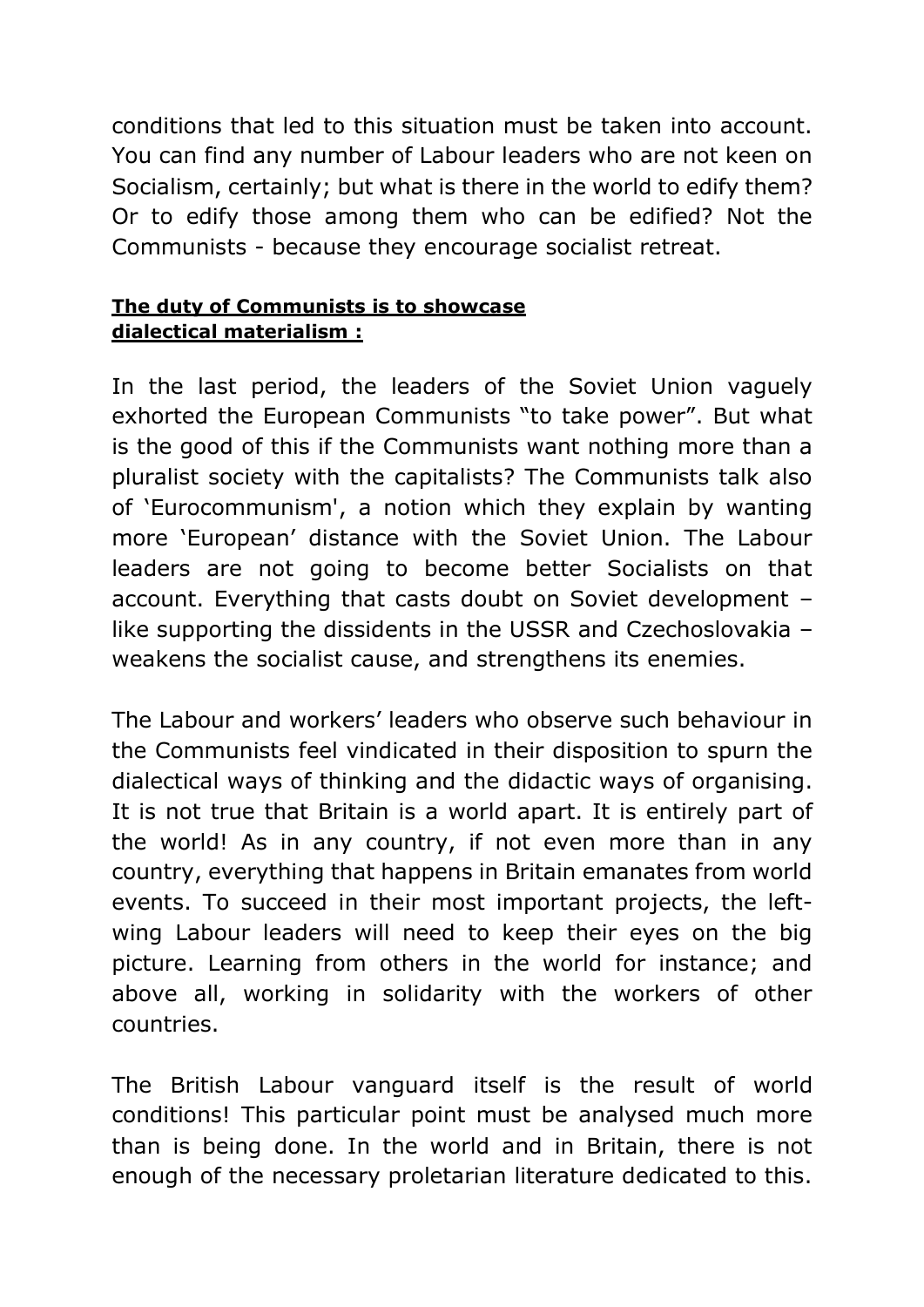Few are those who draw conclusions from the experience of the world's proletariat with the aim of applying it in Britain. About the Russian Revolution for instance, the British workers know about Trotsky, Bukharin, Zinoviev and others - but not *why* they were *all* assassinated!

## **Historic factors are still slowing down the construction of genuine workers' leaderships:**

When the Communists refer to the Russian Revolution, they do not mention Trotsky, and they do not mention that the Bolshevik leaders of the Russian Revolution were all murdered. The British workers have heard of Trotsky. They know of Trotsky's fundamental and leading role in the Russian Revolution, but they also observe how his name is ignored and despised in the Soviet Union and the Communist parties. This leaves the vanguard of the working class in a state of suspension, with no explanation or intellectual support. It leaves it with the feeling that no one counts on its ability to think.

When ordinary British workers become Trade Union and Labour leaders, all this weighs on them. We must remember this when we criticise them. Our British comrades criticise sharply the limitations of the Callaghan (Labour) leadership and the timidity of the Labour Left. This is understandable certainly, but the comrades must give more importance to the underlying reasons.

Our International<sup>7</sup> developed the capacity to understand these questions because it constantly prepares theoretically and politically. In society at large, the workers receive no theoretical and political preparation for their role as class. When they become Labour and Trade Union leaders, it is without such a preparation. The assessments and important decisions they must make, and the problems that they must resolve, are all

<sup>-</sup><sup>7</sup> The Trotskyist-Posadist IV International. J. Posadas died in 198. See **posadiststoday.com**.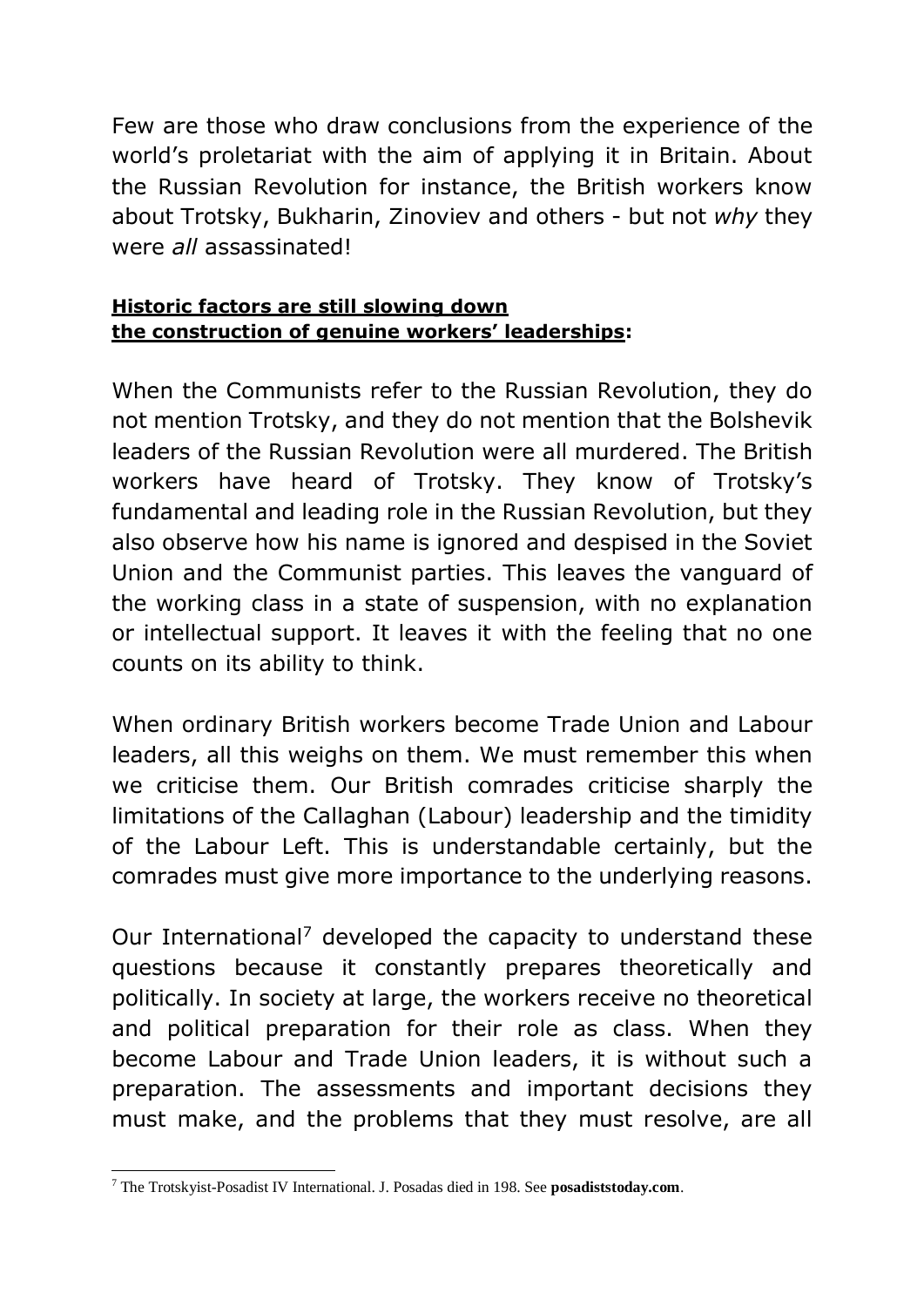rooted in capitalism. Pressed for solutions, these leaders look for answers in their immediate surroundings or in their empirical experience. This is how they resort to expedients. We do not say this to justify them but to understand their behaviour.

A set of historic conditions have stood in the way of the construction of genuine workers leaderships. If we analysed these conditions here, it was to explain the sort of difficulties that the Labour left is having to confront in its struggle for socialist change.

## **The only sustenance left to capitalism is the lack of workers' leadership :**

A crisis rages in most of the Communist Parties. The Portuguese Communist Party has the most advanced positions; but the Spanish has abandoned Lenin, and the Italian recently declared that it no longer recruits on the basis of the ideas of Marx, Engels and Lenin. The Labour masses observe this! They cannot speak up with their own voice in Britain because this requires organisation. The Labour people want to shout at the Communists: "And who is going to teach us, now, the way to find our voice?". The empirical method that the Communists are adopting is no good to Labour. In the matter of empiricism, the Communists have nothing to teach Labour. Labour knows all about it.

The Callaghan Labour leadership does not stay in office because capitalism supports it. No such thing, because the reverse is the case. It is capitalism, in its weakness, that clings to the coattails of Labour. British imperialism is mortally wounded - the loss of its colonies being one of the greatest causes. In the world of today, the ascending class is the working class. It draws its strength from its class courage and from the moving examples of social liberation in the world. The British proletariat wants an anti-capitalist Labour leadership and programme, but even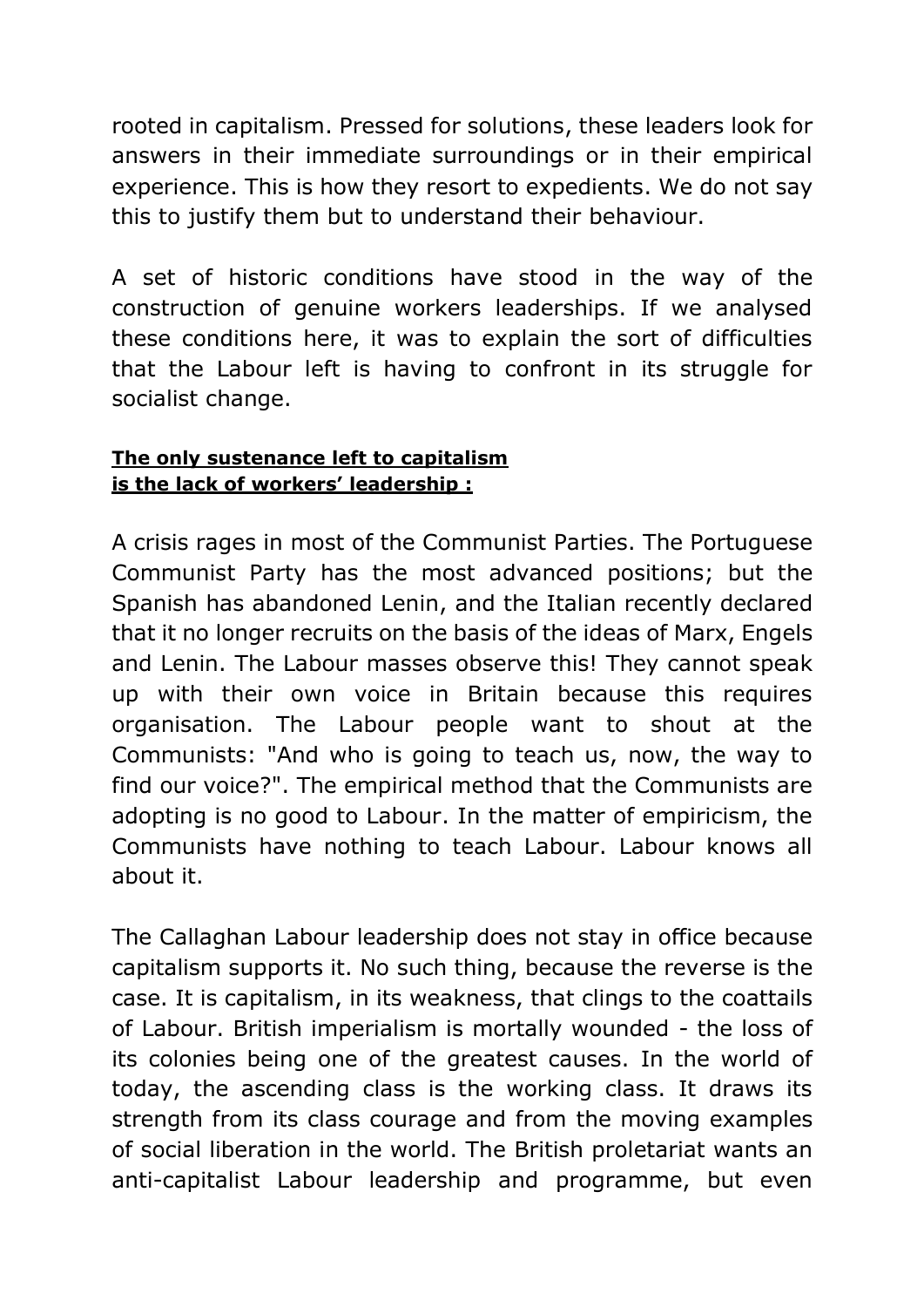without these, it has had the historic force to keep pushing its Labour leaders to the left. The crisis in the Labour Party is about the Labour leaders being constantly pushed leftwards, always more to the left than they are prepared for. The British working class welcomes with joy the anti-colonial, anti-capitalist and revolutionary struggles of the world. It is influenced and inspired by the sight for human progress in Vietnam, Angola, Mozambique, Cuba.

The British proletariat absorbs this world influence and this inspiration, and translates it into Trade Union and political struggles. Partly due to the density of Trade Union and Labour apparatus, this influence and inspiration never produced the corresponding Labour leaders at the top. Indeed, it is in this most crucial of matters that the main failure happened: the intervention of the world's Communists had the effect of hindering this, instead of facilitating it, as was their duty.

When the USSR started to conciliate permanently with world capitalism [after 1924], the creation of new European Workers States was postponed, and the formation of a historic proletarian leadership was prevented in Britain [1926]. Add to this the absence – the criminal absence – of correct policies on the part of the Communist and Socialist parties, and then the absence of correct policies on the part of the Workers States themselves. At any of these points, a correct policy would have helped the transformation and the organisation of the proletariat in the United States and Britain.

In the USA, the Trade Union structures submit to capitalism in a way similar to Britain. Mind that this does not come from the strength of Yankee or British imperialism. It comes from a greater need of the North American and British proletariat to receive the direct support of the world proletariat. This need was never addressed, and it is still not being addressed.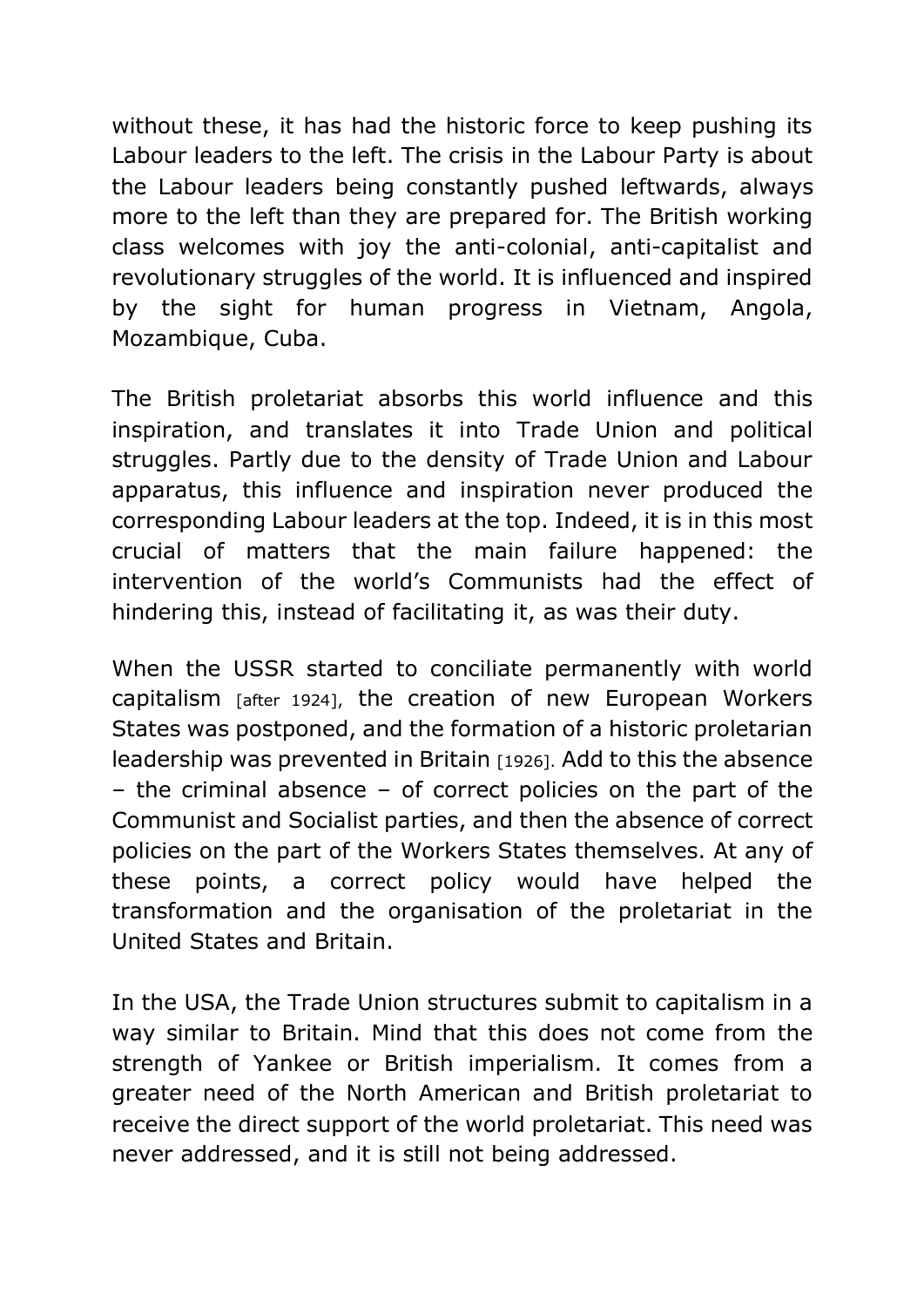## **What is "an advanced country" and who is "backward"?**

The proletariat of Angola and Mozambique is small, but it receives actively and directly the influence of the Workers States and Communist Parties. The proletariat in the countries of Africa, Asia and Latin America is not stifled by the paralysing working class bureaucracies that you find in Britain. In colonial Angola and Mozambique, it was never the plan to raise the living standards for everyone. So much so that now, such a plan means the total transformation of the country. And as nothing was built for people in the past, everything remains to be built now. In Mozambique and Angola, this total transformation happens in conditions where the small proletariat is not faced, as in Britain, with the oppression of internal layers wedded to the capitalists. The workers and masses welcome the revolution with open arms; there are no internal layers within them waiting to attack the communist ideas and the revolutionary experiences.

# **The proletariat in any part of the world needs the collaboration of all its parts** :

Mozambique today takes the straight road to the destruction of what is left of capitalism [1979]. As national liberation cannot happen there without social transformation, Mozambique takes quick steps towards Socialism. It is not hampered by internal bureaucracies standing in the way to hinder change. To the reverse of what happens in Britain, the working class of Mozambique is almost completely unimpeded. It never had much in the way of proletarian structures, but those which it has were never sufficiently interfered with by the capitalists. What is more, they were never penetrated by the communist bureaucracies that corrupt the course of revolutions with their Stalinism.

New Communist parties started being set up in more recent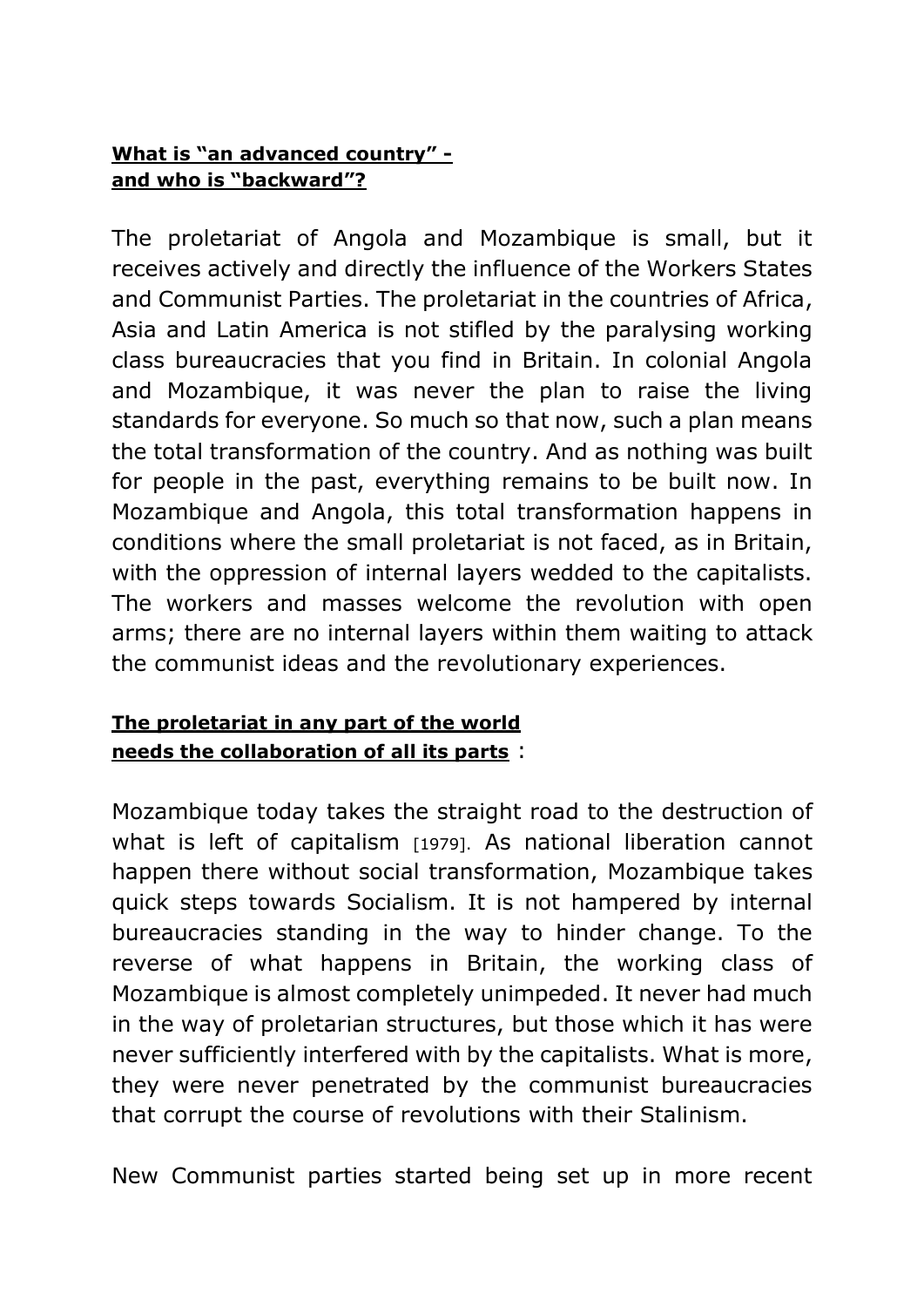years. This happened in Cuba in the 1960s. The Cuban Liberation Movement came face to face with the reality that its national liberation was amounting to the social transformation of Cuba. The world Communist parties had always rejected this principle, but Castro and his new Communist Party recognised it<sup>8</sup>. Note that it is the proletariat of the colonial (and ex-colonial) countries that led to this change in the Communists; although it was generally small, this proletariat was helped by the weakness of its bureaucratic apparatuses. Compare the way Mozambique advances with the way the British proletariat is held back!

As we said, the quick social development of Mozambique is due to the relative absence of workers aristocracies, bureaucracies and political aristocracies. Mozambique has also been spared the deadening effect that Stalinism has had, over the years, on the struggle of the British working class. In making these comparisons, we wish to give a measure of the nature and depth of the obstacles facing the comrades of the Labour left. We call for debates in the Labour Party, like 'what is an "advanced" country, and who are the "backward" ones?'.

We recognise that what we have said does not explain everything about the slowness in the process of social transformation in Britain. It does not entirely explain either the continued backwardness that we observe in the Trade Unions and the Labour Party. At least another aspect intervenes here, and we outline it here generally as follows: Due to the social structures built by capitalism in the past, the British proletariat has needed - and still needs - the support, the participation and the collaboration of the whole world revolutionary and Communist movement.

To extricate its Labour leaderships from their historic and

<sup>8</sup> Up to the Cuban Revolution, J Posadas was the only Marxist and Trotskyist leader in the world to have analysed that National Liberation in a colonial country had to mean social transformation. (Edit).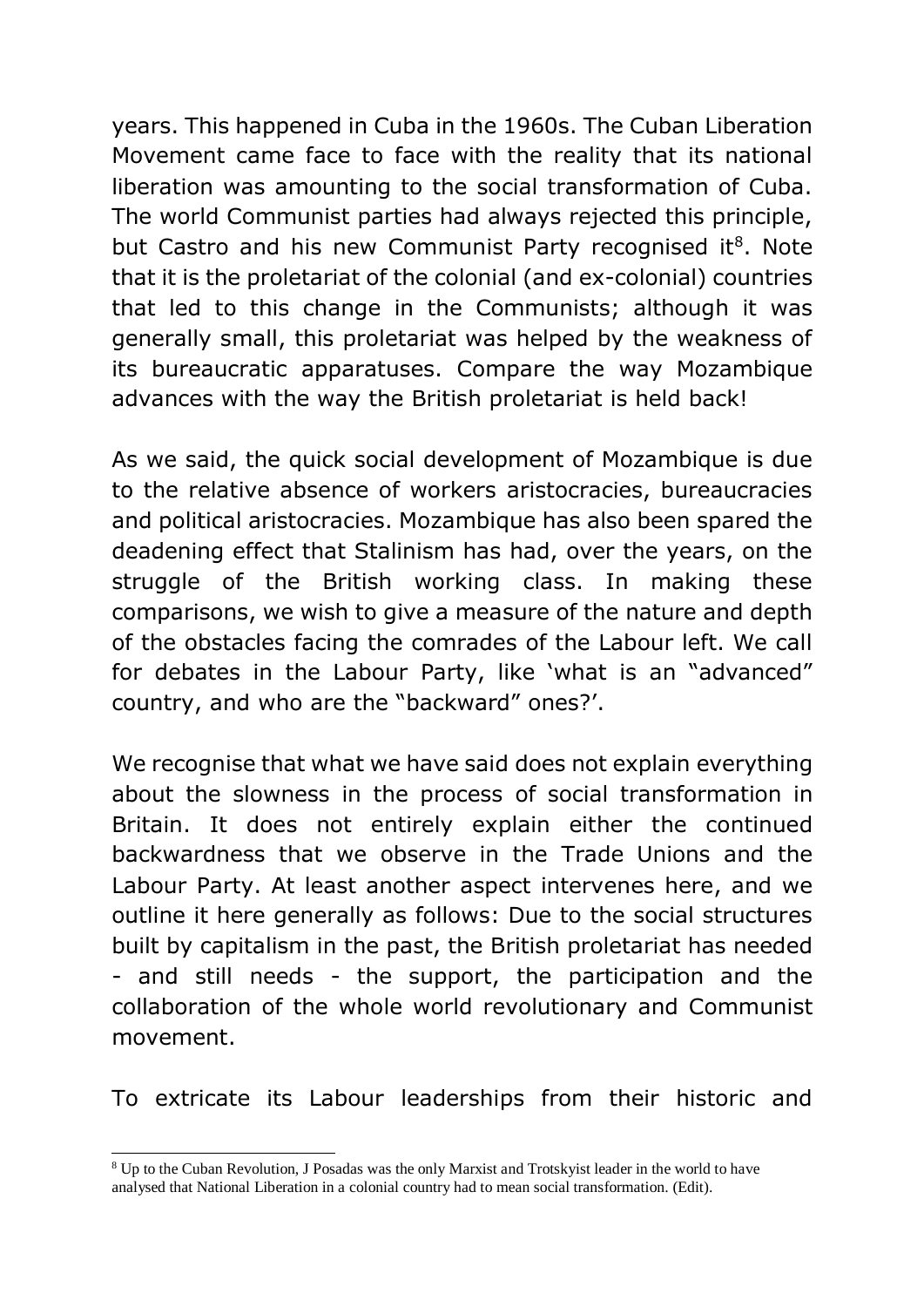bourgeois entanglements, the British proletariat needs the massive intervention and counterbalance of the world proletariat. The proletariat in Britain – like that in the United States – needs the amplification of the world class struggle on a much greater scale than ever achieved up to now.

## **On the actual nature of the Labour apparatus :**

Let us not overlook the nature of the apparatus of the Labour Party itself. This apparatus is a structure created to dominate the rest of the Party. Its leaders must be selected from above and these leaders must be acceptable to the capitalist system. This started in the Party as it formed, and it is still the case today. In the history of the internal life of the Party, the apparatus always favoured the notion that British capitalism is uniquely capable, uniquely special and uniquely deserving of world power.

Instead of challenging and correcting these misconceptions, the USSR under Stalin developed the same policies of conciliation with capitalism. The Trade Union and Labour leaders felt reassured and even vindicated. It became harder for the workers to oppose the bosses and the capitalists; their own Union and Labour leaders could keep them at bay more easily, and this continued after Stalin. It continues today. Here you have the outline of some of the costs which the working class had to pay for communist abandonment.

The ordinary Labour comrades see no purity<sup>9</sup> in the world's examples of 'Communism'. What they see is compromise and lack of uprightness. In the Workers States, the existence of 'dissidents' confirms them in their view of communist shortcoming. What the Labour people saw of Communism in the past was Stalin, and what they see of it now is the 'dissidents'<sup>10</sup>.

<sup>&</sup>lt;sup>9</sup> J Posadas never uses the word 'purity' in its religious sense. Here he means 'un-adulterated'. Editorial

<sup>&</sup>lt;sup>10</sup> Solzhenitsyn in the USSR, Pelikan and Dubcek in Czechoslovakia (as was then), etc. Editorial.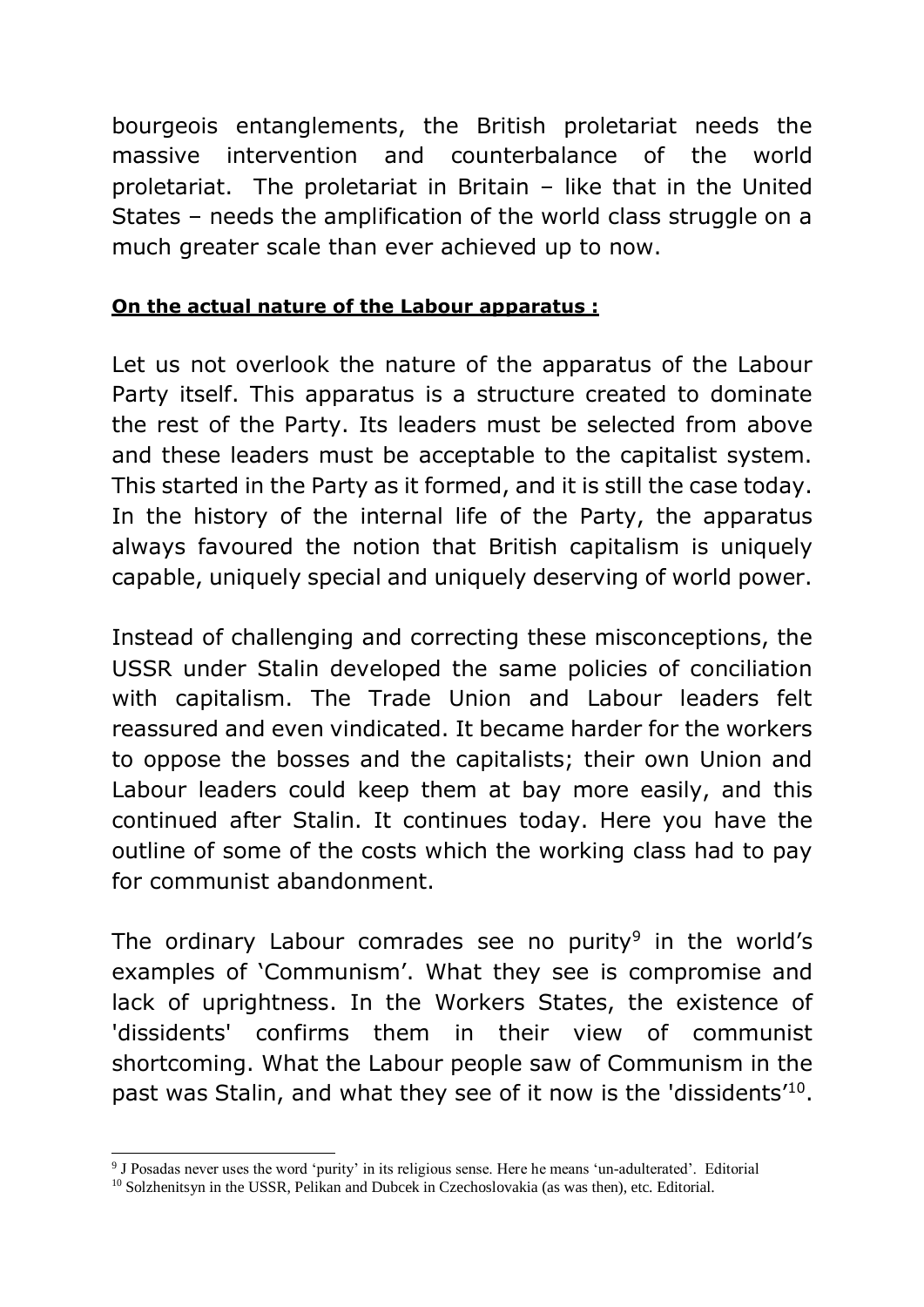#### **In its need for homogeneity, the Labour Left needs objectivity, explanations and historic truth :**

Most Labour leaders side with the 'dissidents' of the Soviet Union. This enables them to attack the Workers State and Communism. They take the keenest of interests in the plight of the 'dissidents', but they do not discuss *why* the Bolshevik leadership was assassinated, and Trotsky murdered. They are 'Labour' leaders but they do not look into revolutions. They do not ask why the Russian Revolution retreated, or what made it retreat. They do not analyse social regimes, and the way they clash. They behave like observers: "Seen Russia? They have dissidents there!". They do not want a historic discussion, and indeed they avoid it. Not surprising really, since the Communist parties do the same!

Of course, there are Labour leaders who wonder about these things. The best of them and the working class' vanguard have noted that the Communists discuss 1917 without mentioning that the whole Bolshevik leadership was murdered after having led the Russian Revolution. Doesn't that call for a word or two? The Labour leaders read books from various authors, and they see that the Communists do not write about this. We have looked and we found not a line on this matter from the Communists of France or Italy. Nothing - and no mention of Trotsky as one of the major leaders of the Revolution! When the Communists happen to name Trotsky, it is to show him the light of a visitor happening to be passing. Not a word about Trotsky the organiser of the Red Army, the co-leader with Lenin in the implementation of the programme of the Revolution, the author of the *Programme of the Left Opposition*! Stalin retook parts of Trotsky's "*Programme of the Left Opposition*" when Stalin tried to row back against the catastrophic consequences of his "*Socialism in one country*". Is all this unimportant, then?

The vanguard of the British Labour Party does not see an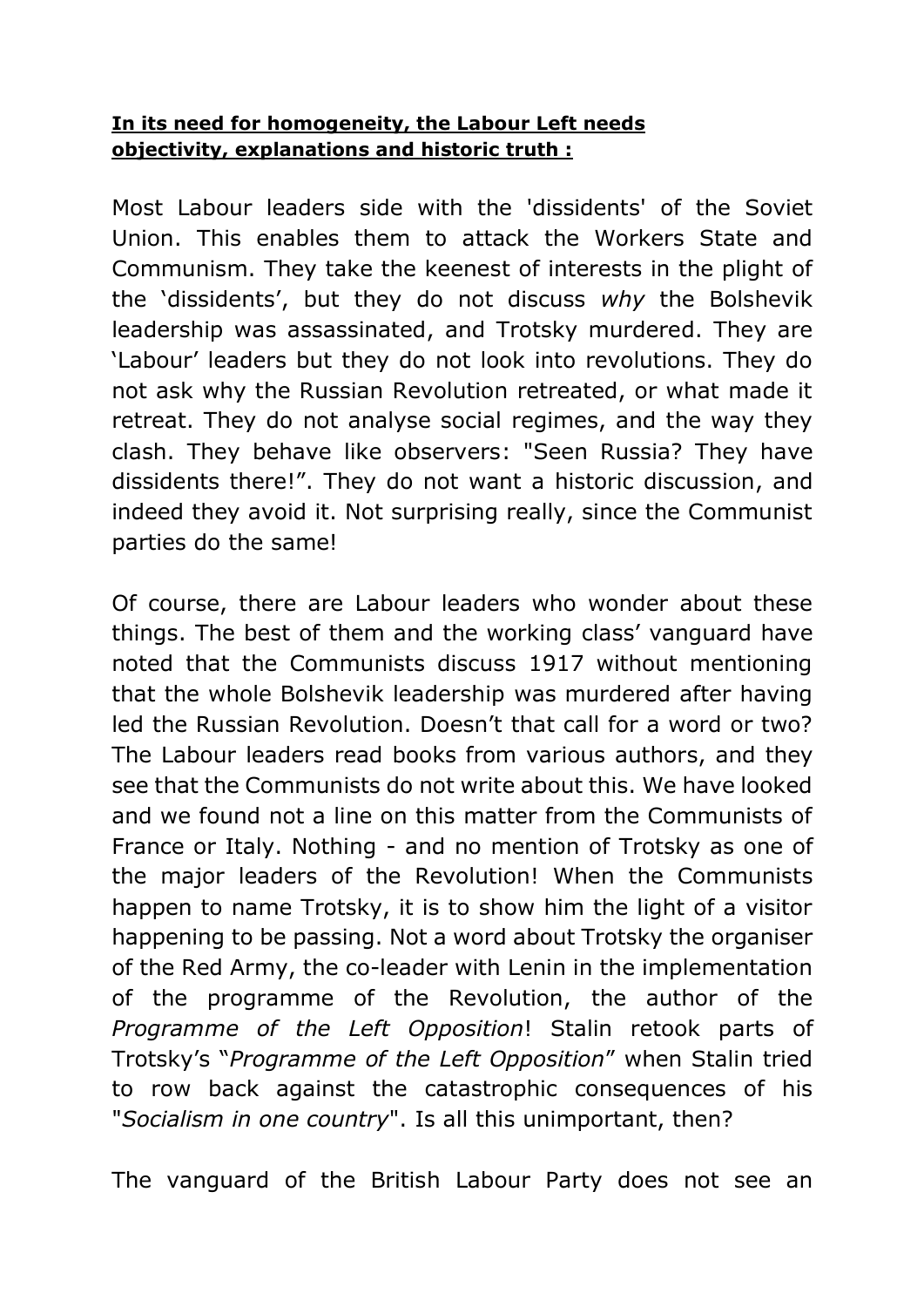objective discussion in the Communists. It sees subjective interests defending themselves. There is a need for objectivity and explanations in the vanguard of the British proletariat, the petit bourgeoisie and the revolutionary vanguard of petit bourgeois origins. These layers of people have few opportunities to live politically. They have no traditions of objective proletarian debate with a scientific method of thought. They need examples of scientific purity in the analysis of society and of history. What they see instead is the alteration and adulteration of historic truth.

# **Lack of sincerity in the problems of socialist construction discredit the socialist cause :**

The British Labour and working-class vanguard sees that Trotsky does not figure in Communist history, and that Stalin's role is not analysed there. The Communists' documents on the Russian Revolution refer to Trotsky as of someone who happened to pass through. They speak of Stalin, but not of his crimes - like Stalin's crime of having had the whole Bolshevik leadership assassinated. The whole leadership that had made the Russian Revolution! But why? Why did Stalin do this? The workers of the world are asking. About this, the only thing the workers hear from the Communists of the world is silence. Silence, or the empirical justification of subjective interests. Not the logical, objective, didactic and dialectical answer that hands over to intelligence the task of interpreting history.

In Britain as elsewhere, this keeps the workers wary. Today, they see the Workers State of China invading the Workers State of Vietnam, and still the Communist parties are silent. The working class' vanguard asks: "Do 'socialist countries' invade each other then?" and "does war continue in Socialism?". The Communists imply that this is so, but the world's working class does not share this view. It observes that the 'socialist country' of China expels revolutionaries from its Communist Party,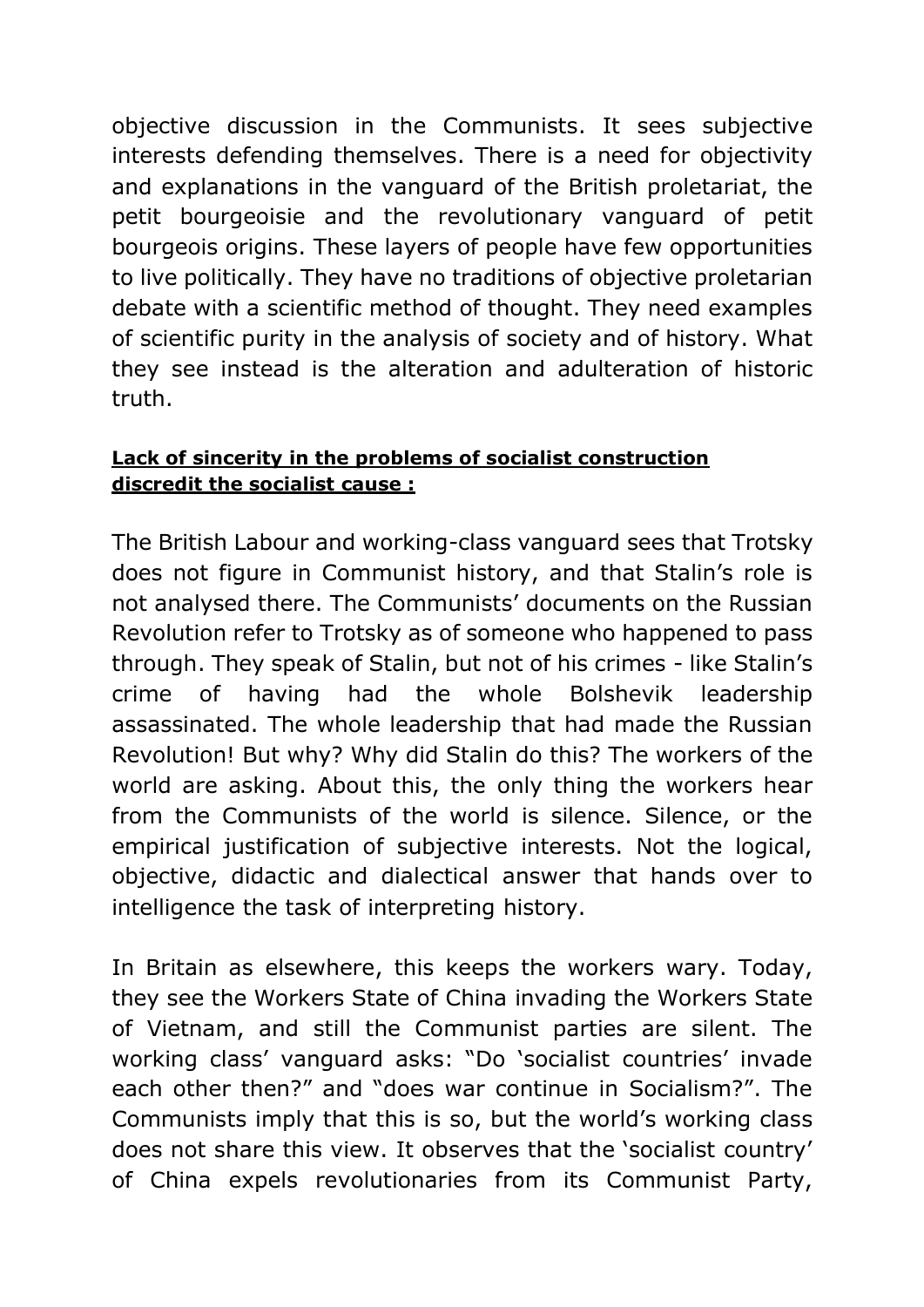reinstates to it the bourgeois characters it previously threw out, and now invades Vietnam. When it comes to the matter of Vietnam having intervened in Cambodia, the world's working class understood that this was different; it saw Vietnam intervening in Cambodia to remove Pol Pot and withdraw immediately after that. Vietnam's action in Cambodia was not an invasion therefore, but China's in Vietnam was.

Although the Communists do not explain this, the world's workers explain it to themselves. They learn about such things in their daily struggles against their own proletarian apparatuses. They have not waited to be told all this. What they cannot accept is the Communists hiding that Trotsky was a top leader of the Russian Revolution. And they cannot accept the Communists 'forgetting' that Stalin had the whole Bolshevik leadership murdered – the whole team that led the Revolution! The workers understood all this without depending on the Communists. What they want is honesty.

The British working class, the Trade Unions and the Labour vanguard are not after a Socialism where war continues. This is an aberration. Who wants that sort of Socialism? The answer is that China is not a 'socialist country'. It is only a Workers State. With their 'socialist country' definition, the Communists imply that in Socialism, egoism and self-interest continue to prevail over the human interest.

The workers of anywhere will tell you that they do not want this kind of Socialism. They want the Socialism where class struggle and war have been eliminated. For them, Socialism is a society of superior human relations, not just more things to have and more things to eat. We are the only organisation in the contemporary Communist movement to have reiterated this. We are the only ones to have explained Pol Pot in Cambodia and the reasons for the existence of a counter revolutionary leadership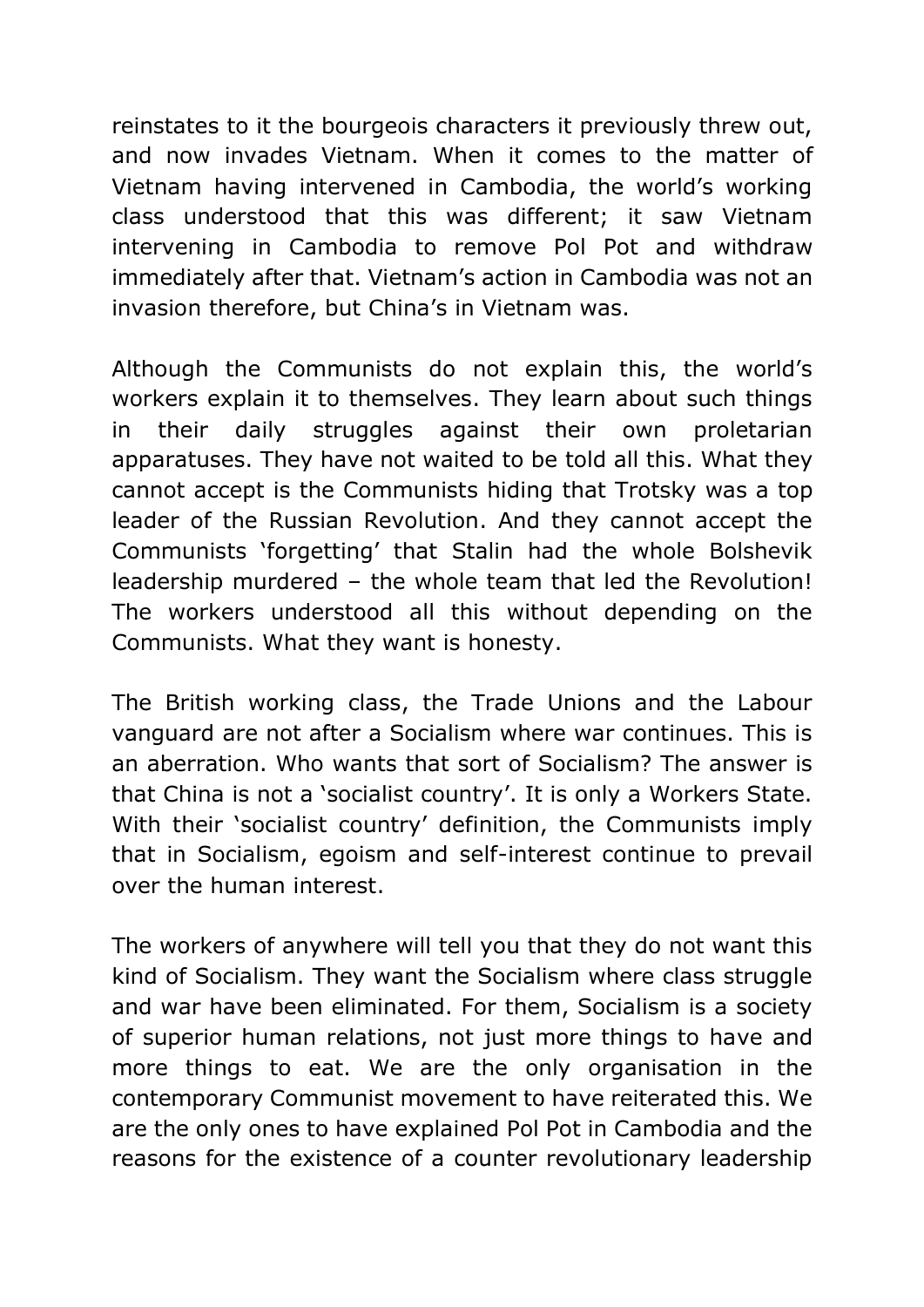in the Chinese Workers State $^{11}$ .

# **Stalinism came from the bureaucratisation of the Revolution - not from the Revolution itself :**

In the matter of the construction of Workers States, the world's proletariat needs to see the problems handled scientifically on the basis of historical facts. Far from this being done, it is being resisted. The deficit this creates strikes a major blow at the confidence of the world proletariat. The Trade Unions' and Labour bureaucrats derive strength from this - their only strength being our limitations.

We reiterate what we often say: It is not that the bureaucracy of the British workers' movement is strong! We reject the analyses of those who speak of the "particular strength of bureaucracy in the British Labour movement". They are wrong. The Socialist and Communist parties never explained how a bureaucracy took hold of the USSR. Had they explained this, the role of bureaucracy in the working class' organisations would have become unveiled. In the USSR itself, its more recent leaderships never explained why the Bolsheviks and Trotsky had indeed been murdered. Had they done so, the workers of the world would have understood that Stalinism did not come from the Russian Revolution, but from the bureaucratisation of the Revolution.

Along with Lenin, Trotsky led the struggle to implement the social, economic, political and military programme of the Russian Revolution. The Communists who persist in unearthing the 'errors of Trotsky' must give him credit for having been one of the foremost leaders of the Russian Revolution. Bukharin, Zinoviev, Kamenev and many others were there as well, but Trotsky was key to the Revolution. It is not a small thing either that he organised his whole life accordingly. How can this stay

<sup>-</sup><sup>11</sup> Order the documents by J Posadas on these matters from *mlsculturaleditions@yahoo.com*.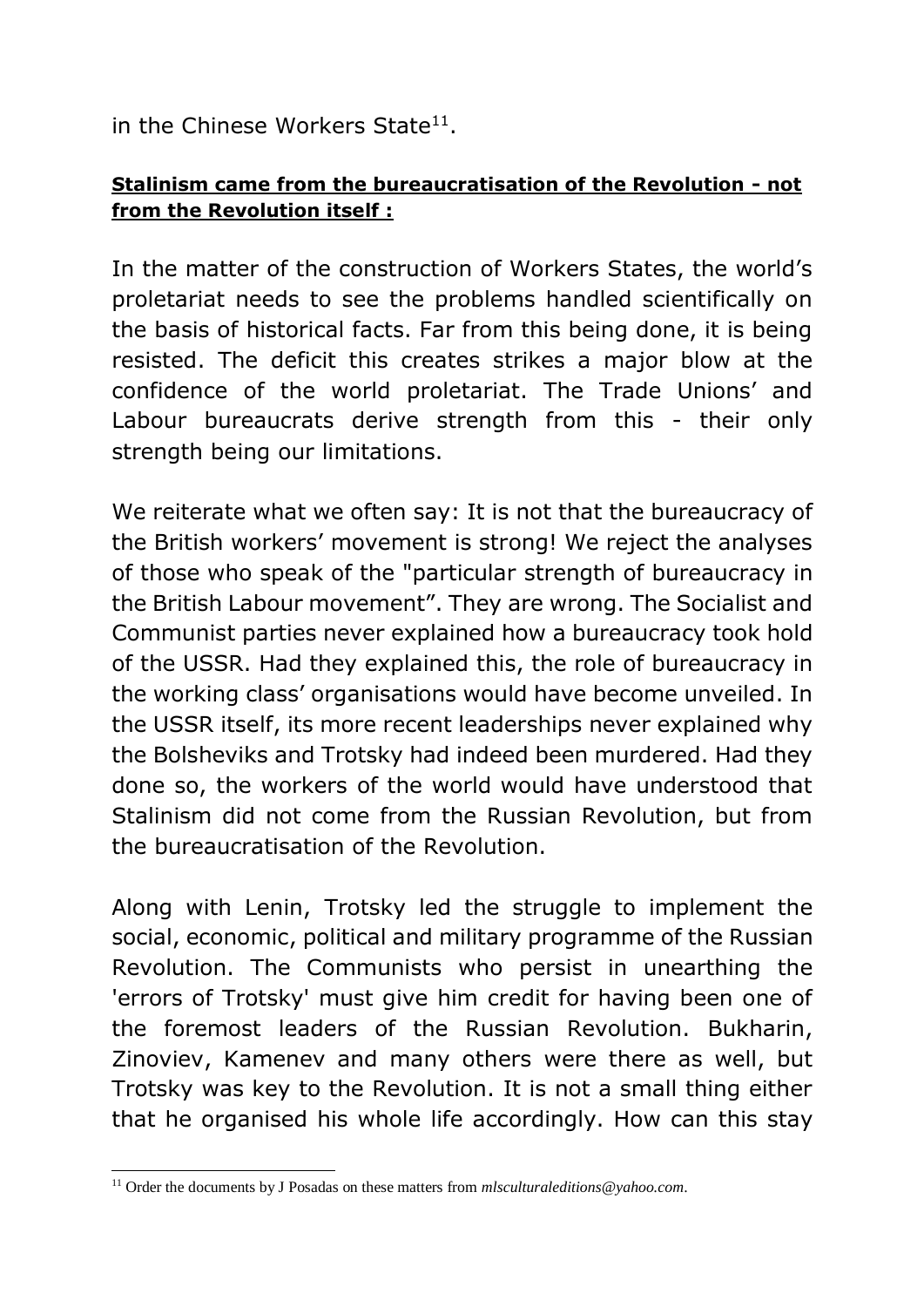so much unrecognised and undiscussed?

The debates regarding this and related questions are still to be had. For the world's Communists and Socialists, this is one of their most urgent tasks. In Britain and everywhere, it is necessary to discuss how the Eastern European Workers States came about. For example, as soon as they were set-up, Czechoslovakia, Hungary and Poland adopted a comprehensive policy of conciliation with capitalism. That was the policy of Stalinism. As Tito resisted, Stalin looked for every means to push him (Tito) back into the arms of capitalism. Stalin even envisaged to invade Yugoslavia! The Communist parties do not discuss this; and when they come near to discussing it, they soon get lost in abstractions.

On a world scale, and in Britain, these matters lie at the heart of proletarian experience.

It is the duty of the Communists, the Socialists, the Labour Left and the Left everywhere, to review and clarify all these questions. Why was Stalin so interested in Yugoslavia failing? How did he get away with all his attempts at making it fail? What did he have to gain from a complete break of relations with it? Why should a Yugoslavia overcome by capitalism be preferable to a Yugoslavia disobeying him? The vanguard of the world is still keen to know what motivated Stalin in such matter.

#### **The role of bureaucracy is to keep the working class down :**

Considering how mercilessly Stalin threatened Yugoslavia and Tito, it is not surprising  $-$  and not very new today  $-$  to see how China invades Vietnam (1979). Stalin pushed Yugoslavia into the clutches of capitalism rather than let it become a source of disobedience, indiscipline and confrontation with the Stalinist bureaucratic interests of the USSR.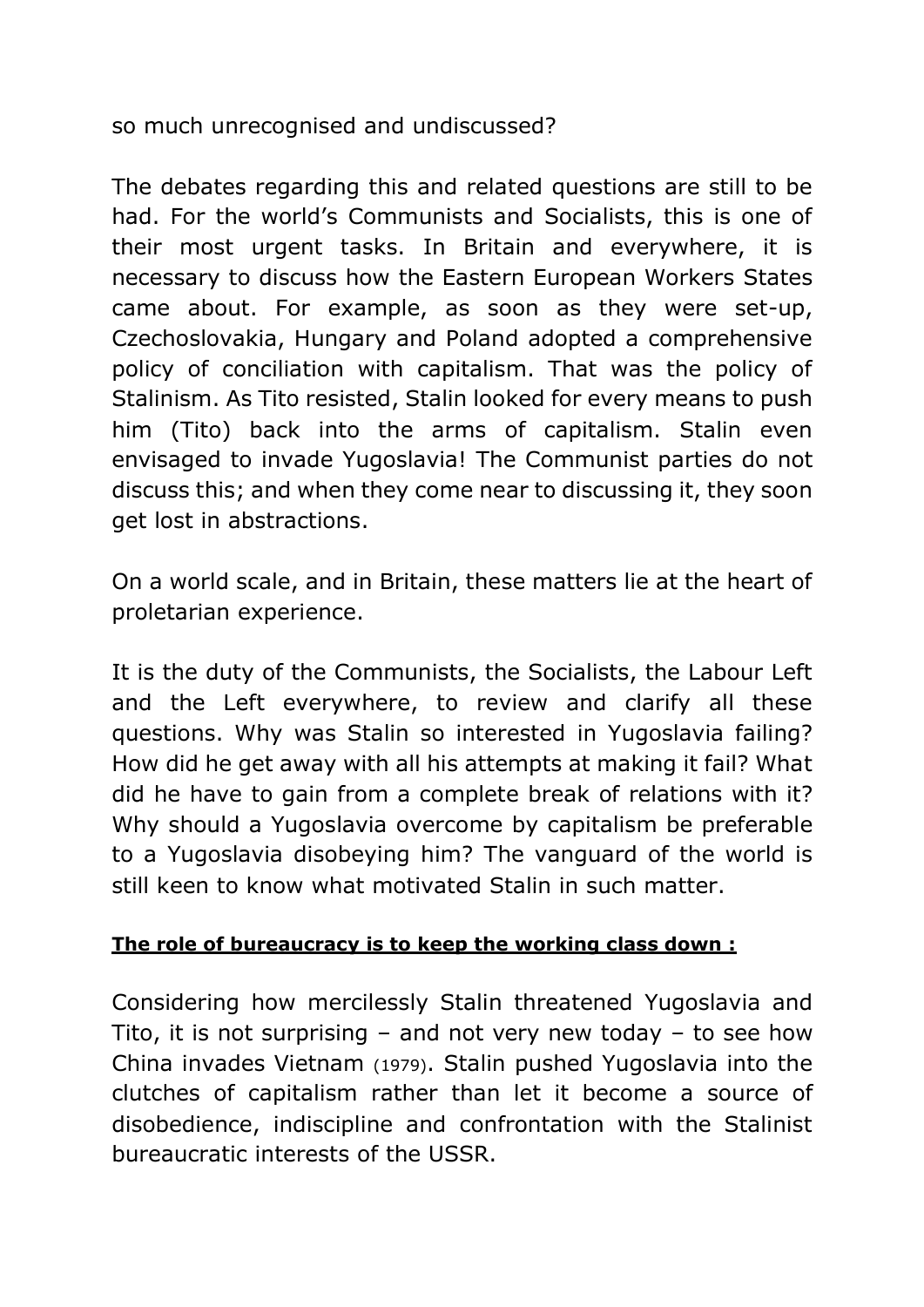All the young Workers States of Eastern Europe had to start their new lives in the teeth of Stalin's opposition. Making full use of the authority of the Soviet Workers State, the Stalinian bureaucracy blocked the revolutionary development of Yugoslavia - as well as that of other revolutions<sup>12</sup>. Yugoslavia's case became notorious because Tito rejected Stalin's policy of reformism and conciliation with capitalism. The world proletarian vanguard observed Tito not giving up and never forgot it. And it cannot forget, really, because it gets periodical reminders of this kind of thing in the class struggle. One most recent reminder lies in this invasion of the Workers State of Vietnam by the Workers State of China; as a class, the working class did not find this event completely inexplicable or surprising.

Let us consider now the role of bureaucracy in the working class. In Britain, the strength of the Trade Union bureaucracy is not its own. It has evolved historically and with one single ability: to manoeuvre. Besides this, it has no other capacity or project of its own. It manoeuvres and has no other role. It is the master of manoeuvre, and that is all.

As a phenomenon, bureaucracy prospers when conditions favour strong economic development with a loss of proletarian weight. The conditions conducive to this have ended, however. So much so that today, wherever you look, you see capitalism failing, retreating, concentrating and closing-in upon itself. Big capitalist expansion has finished now, whilst the weight of the proletariat has hugely increased due to the existence of the Workers States; the Workers States and the constant struggles of the working class everywhere.

#### **The role of the Stalinian bureaucracy has been to stop the rise of revolutionary tendencies :**

<sup>-</sup><sup>12</sup> The Chinese Revolution in 1925-27, Spain 1936, Mao Tse Tung 1947, and many other cases. (Editorial).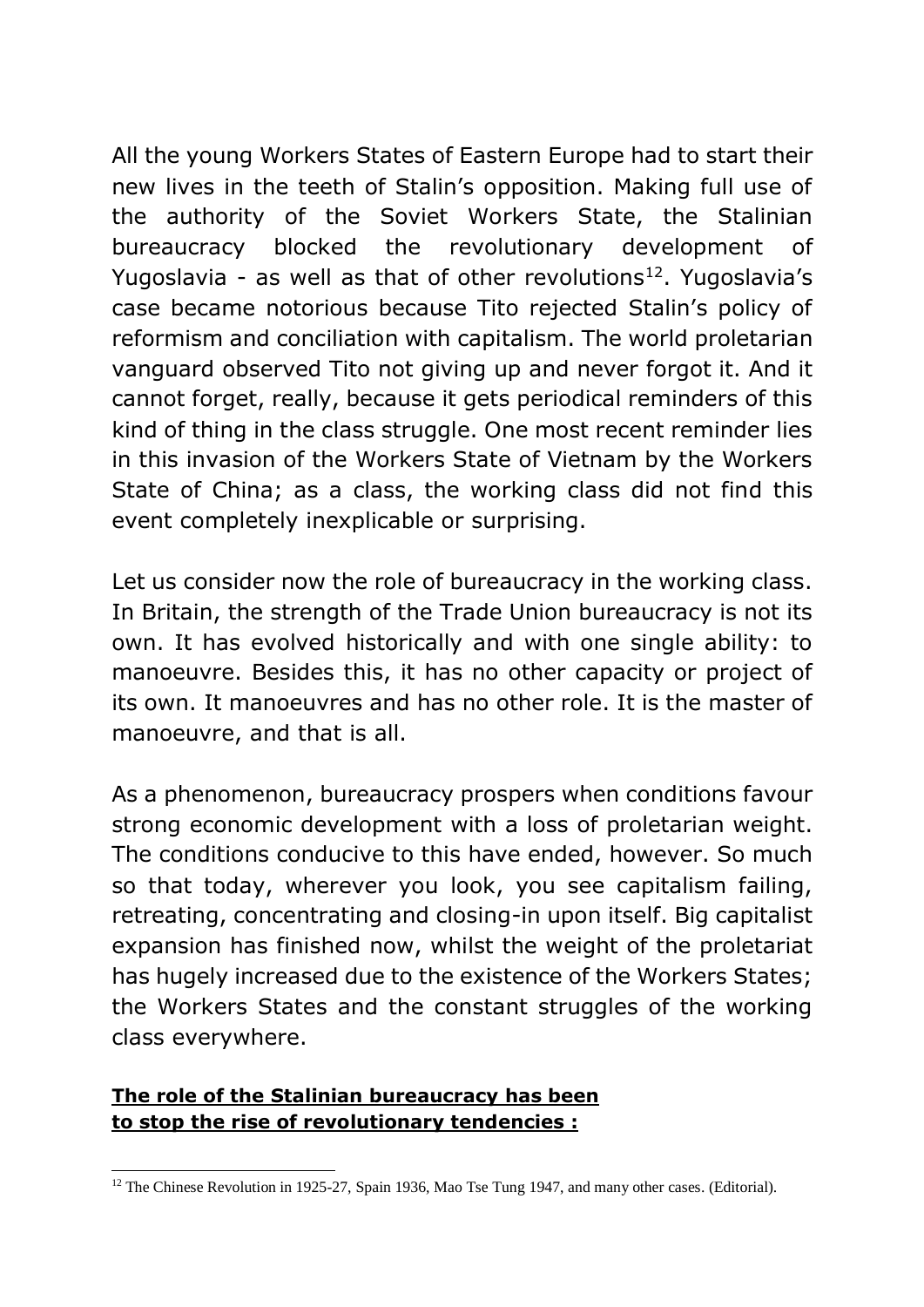What gives strength to bureaucracy – as in the British labour movement – is the fact that the Workers States and the Communist parties do not confront capitalism. What they do instead is hide how Stalin murdered the entire Bolshevik leadership, the leadership that made the Russian Revolution. They 'forget' it. They hide that Stalin pushed Tito as far as he could into the arms of capitalism, to stop Yugoslavia originating and influencing revolutionary processes *against the Soviet bureaucracy*.

In all the Workers States that came after the Russian Revolution, the role of the Stalinian bureaucracy has been to stop the rise of revolutionary tendencies. This has been its role, and this is still today.

The USSR, China and the Communist parties do not analyse why Stalin tried to push the Chinese Communists into alliances with Chinese and North American capitalism. And they never mention either how Mao Tse Tung stood firm and refused to do it!

Observe how all this was removed from the history of the world's working-class and how the latter did not allow itself to become paralysed. It has kept on fighting the capitalist system, and it even uses the Workers States and the Communist parties wherever it finds it possible to do so. This is how the Workers States and the Communist Parties continue to make progress in spite of their limitations.

It is not our intention to focus on their limitations, or even on what happened in the past. Now we look at their roles in the class struggle of today. We recognise that the masses look up to them and use them as instruments. In the masses, the thirst for human progress is overriding - economic, social, political. The Communist Parties and the Workers States respond to this, correcting themselves along the way.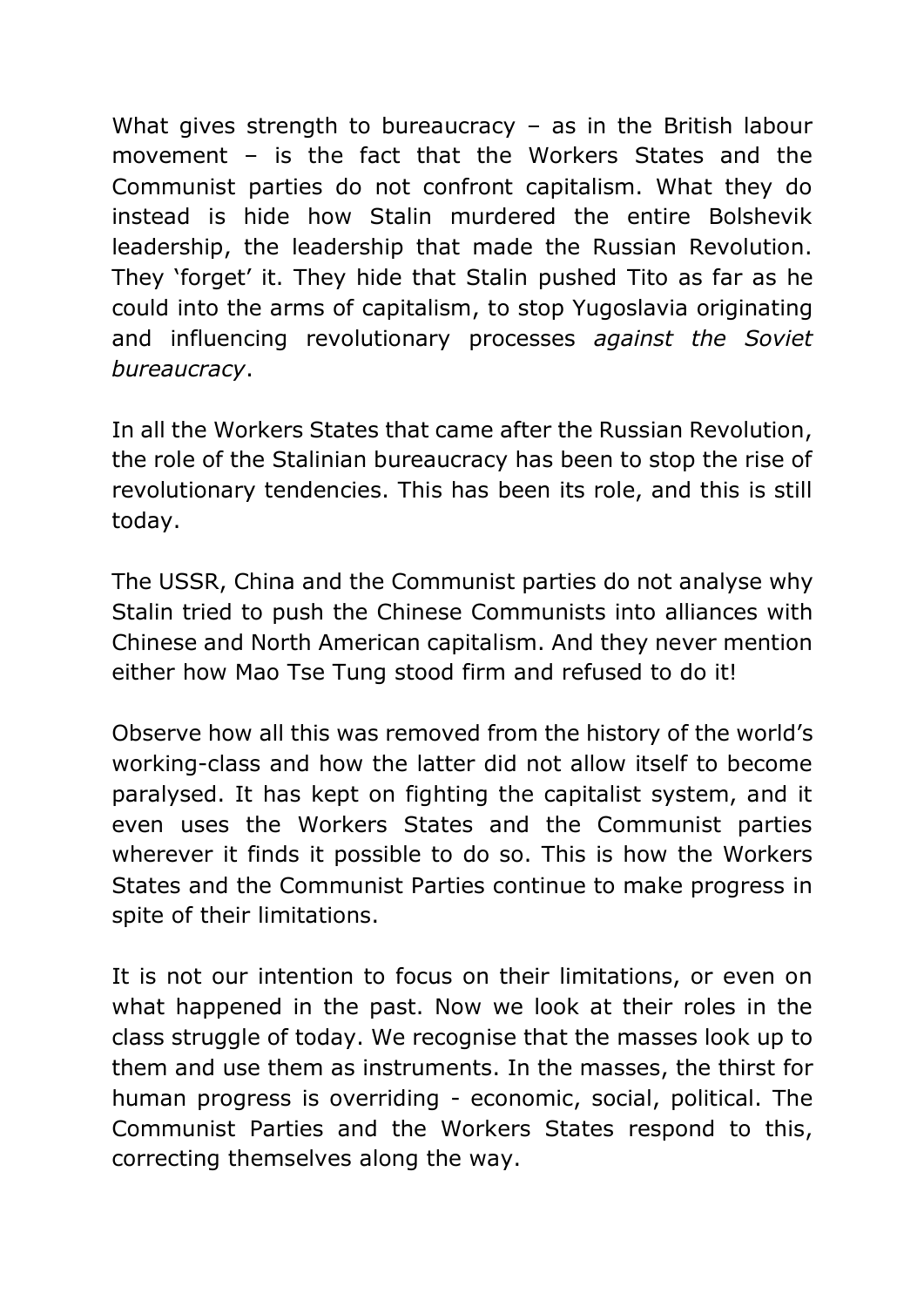#### **The task is less to build the economy than to make it serve human progress :**

The Workers States continue to exist because they answer to human need. This reality forces them to understand. They are forced to make socialist progress because any duplicitous alignment with capitalism threatens their economic foundations. This state of affairs keeps going even when the Workers States shy away from revolutionary measures. In 1945, Stalin was relying on this to try and stop new Workers States like Yugoslavia and China becoming the anti-bureaucratic and revolutionary spearhead of the world communist movement.

Stalin could do this in 1945, but it can no longer be done today. In 1945, capitalism had some strength and could still put up with some Workers States. Today, capitalism has stopped developing. In the face of its decline, the Workers States compare increasingly well, particularly at social and political level. Today, capitalism finds the competition of the Workers States quite intolerable. It does not want to put up with them. It wants them out.

It is true that the crisis of capitalism is economic, but its crisis is social and political above all. Capitalism can still face the economic competition of the Workers States, but it copes less and less well with their social and political competition. The structure of capitalism still operates, but it does so in a growing kind of vacuum, with its social support dwindling, with no political ability and no cultural, artistic or scientific transcendence.

Capitalism has plenty of money and weapons, but it has no social support, no social authority, no future. Every experience made by people in the world reaffirms that the process of historic development is basically social nowadays - and no longer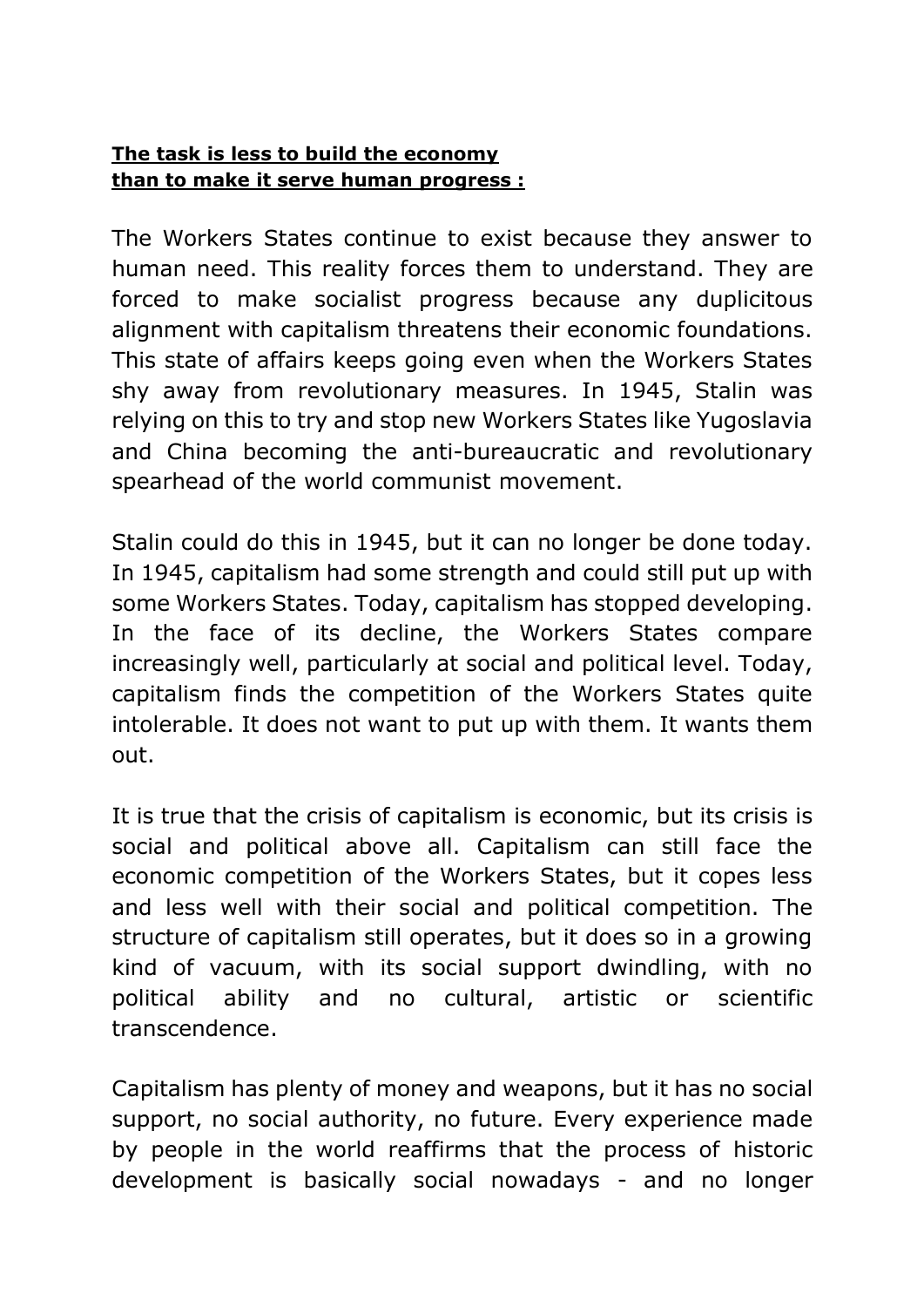basically economic.

The need to develop the economy has been central to human development for a whole historical period. This has changed now, because the economy has developed a world structure. The problem now is to make the economy serve human development.

Today, 'human development' has stopped being a simple economic matter. It is generally understood to prioritise the human being, the human social relations and the need for dignified human relations. People understand 'development' as an economic order dedicated to the satisfaction of human need. Human development has moved up the figurative agenda where economic development used to be. Because this rather pushes capitalism to one side, the latter responds with alarm and hostility. Here you measure the extent to which capitalism has run out of the social, political, scientific and cultural means to perpetuate itself. The only thing it has left is war.

In spite of all their efforts at conciliation with capitalism, the Workers States' bureaucracies are less and less able to conciliate. Between the regime of capitalism and the regime of the Workers States, the contest is primarily *social*. The Workers States cannot continue to exist and progress without expanding in the world. Their existence demands of them that they expand economically, and above all socially.

There is no way the Workers States can continue to exist without expanding in the world, but there is no way capitalism can let them expand either! This antagonism between the Workers States and capitalism is of historic dimensions and can only intensify. It will reach the point where the only possible outcome is world war between the antagonists. This is what makes the atomic war inevitable.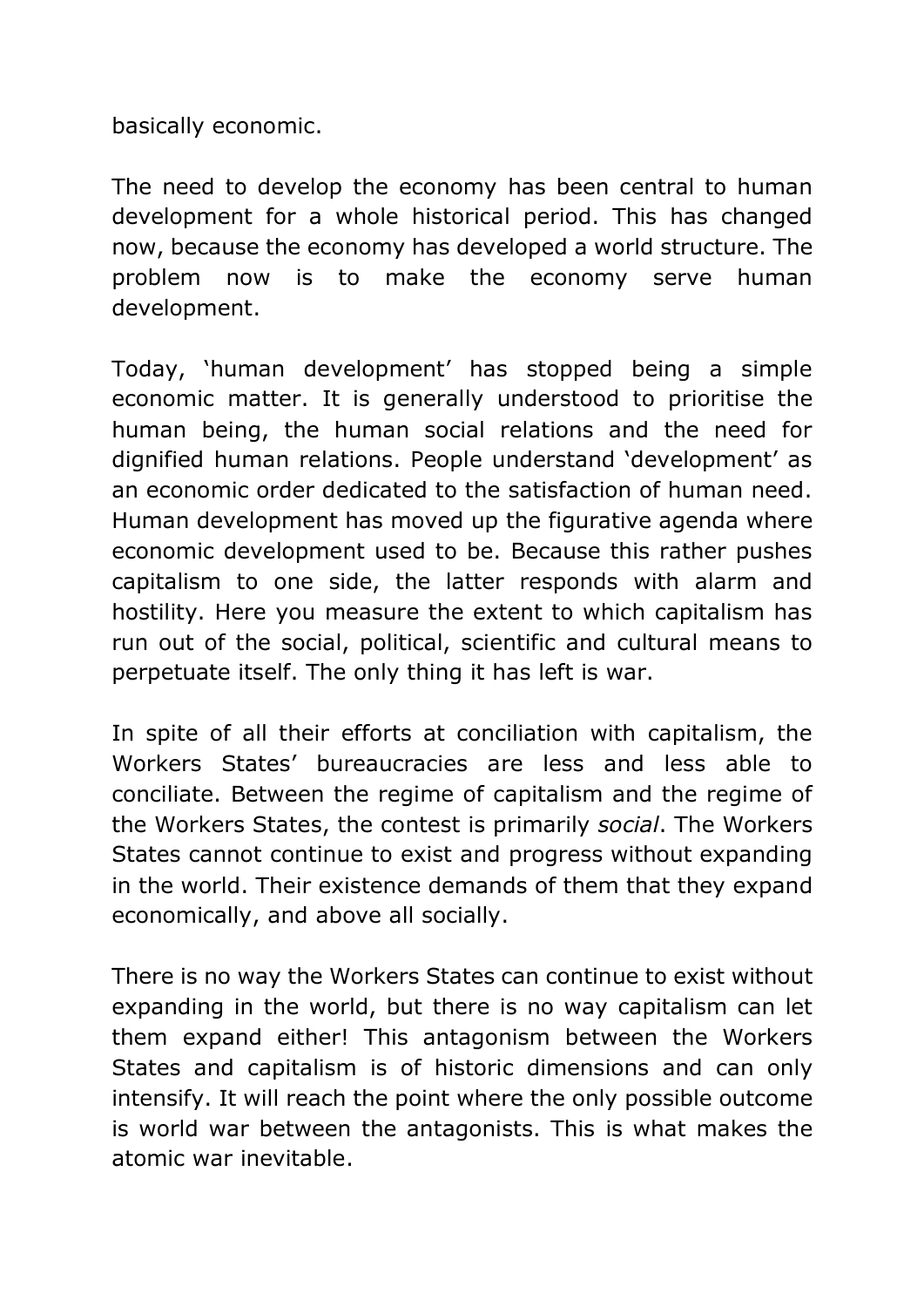#### **It is the continued existence of Workers States that demands capitalist elimination :**

Note how world war is not made inevitable just by some capitalist leaders wanting it. It is made inevitable by the fact that capitalism, as a system, seeks war and needs it. This may not be expressed by German or Bolivian capitalism (for instance) but it is entirely expressed by the conduct of North American capitalism. The conscious expression of world capitalism is Yankee imperialism. See how it acquires all the means of world war, in every part of the world, in the name of capitalism. If the other capitalists do not have the means, the United States have.

Such are the conditions that gave birth to the Workers States. As the Workers States derive their existence from a situation that confronts them to capitalism, they can only project their future existence by preparing for the elimination of capitalism. The antagonism between the Workers State and capitalism bars them from living alongside in perpetuity. The Workers State can only exist through steps compatible with capitalist elimination.

Too many prominent figures in the Workers States believe that endless efforts at conciliation with capitalism can postpone endlessly the advent of the war. There are many such persons in the Soviet Union, but they don't all agree among themselves either. Prominent scientific, communist and military Soviet leaders have expressed the view that a Third World War can only come from what they observe around them. The fact that they say this publicly expresses on their part a certain grasp and confidence that this war is also the worldwide elimination of the capitalist system. This helps in preparing the world masses, but this is limited. It is the Soviet Communist Party that needs to analyse and explain all these things. And the Soviet Communist Party cannot do this as long as it has not corrected its previous errors.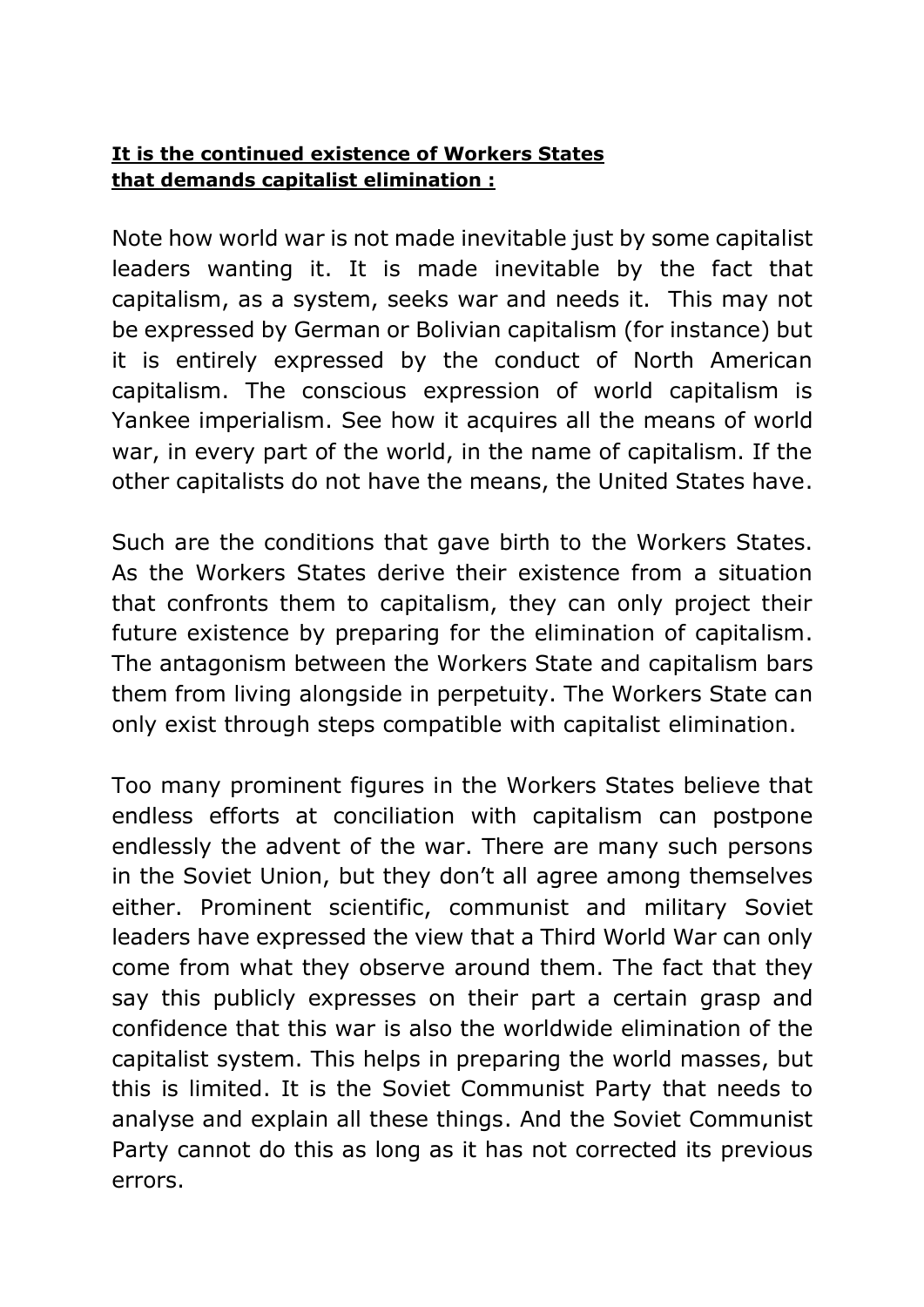# **Stalinism is not inherent to Socialism. This is the lie of the enemies of Socialism** :

The Soviet Union and the other Workers States do not have a very great influence in Britain, but they influence a lot in countries that used to depend on British imperialism. It needs books, and not just texts like this one, to do justice to these subjects. For instance, why did the masses of East Germany (GDR) rise in 1952? Why were there two uprisings in Poland? Why was there another uprising in Hungary? Weren't people expressing their rejection of bureaucracy in those events? How did it happen that some 50,000 members were expelled from the Yugoslav Communist Party on ground of being "bourgeois"? How had all these bourgeois got into the Party in the first place? What happened to make a '*Cultural Revolution'* necessary in China? What is a *Cultural Revolution*? Is *Cultural Revolution* necessary in other Workers States? If so, why? What could possibly explain the need to have killed (around 1937) all those who had led the Russian Revolution? We say that the elimination of the *'Gang of Four*' in China has corresponded to the murder of leaders like Zinoviev, Kamenev, Trotsky. Why shouldn't these events be explained? But none have been explained. They need to be!

In Britain meanwhile, and regarding the above, the working class and the Labour vanguard have had to do without any explanation. We keep saying, and we repeat, that it is not as if the Labour and Trade Union bureaucracies were playing necessary roles. Because they do not. They operate instead in the spaces granted to them by relations of forces where the working class is kept unsure and doubtful. No explanation about what happened in Russia in 1937, or in China with the *Gang of Four*, forms part of what leaves the British workers at the mercy of anti-Communist campaigns. Stalin's crimes – and the attempts at concealing them – have played a key role against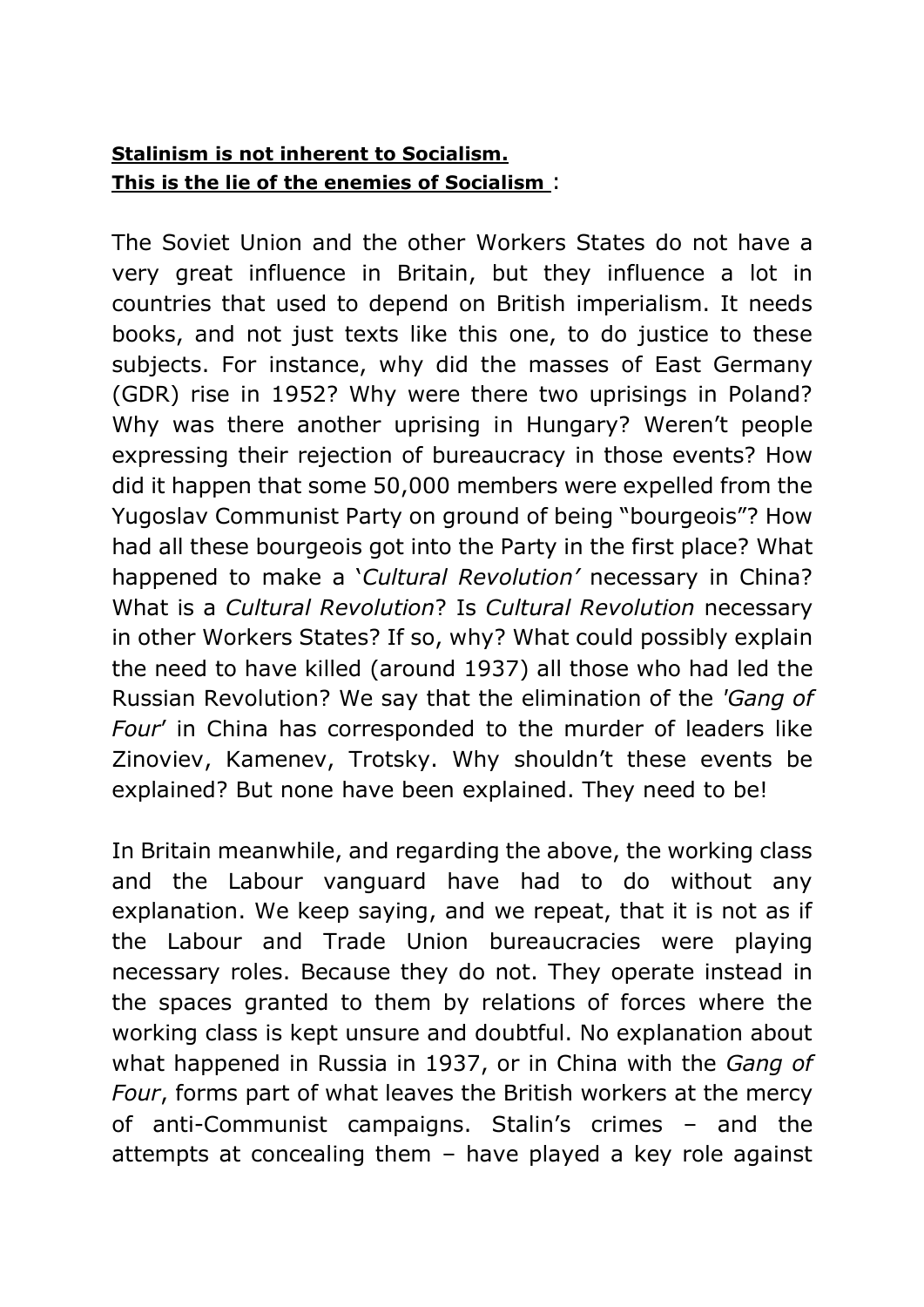the construction of a Workers State in Britain. For decades, the bureaucracy in the British working class enjoyed the freedom to present Stalinism as inherent to the construction of Socialism. This shored up the bureaucracy and made it more difficult to remove. Bureaucracy stays in place as long as it is not removed. It just lives off our shortcomings and failure to remove it.

The British workers continue to defend their rights; they make strikes and they want rid of capitalism. They are held back by the bureaucratic leaders who say: 'Back to work, no more strikes!'. The workers are constantly told that 'the conditions are not ripe' for them to strike. And there is always a Union official to threaten: 'See what happens in the socialist countries!' and 'See where Socialism gets you!'. The workers' bureaucrats do not deny that the workers are right; they just defend their posts by telling the workers "to wait". Wait for the negotiations! Wait for the conditions! Wait for arbitrations! Wait for the good leaders! Wait for no more criminals like Stalin. Wait!!

The position of the Trade Union and Labour bureaucrats gets strengthened by the scandals that the capitalist class creates in the news, where it exaggerates, ridicules and distorts every Workers State's shortcoming. When you see the workers standing up to the capitalists, it is because those workers already won other battles, like those against their bureaucrats. Whenever you see bureaucrats cast aside and overruled by militant workers, you are struck by how much it had been the sole bureaucrats' role to stand against the workers' fight. Bureaucracy had stood there for no other purpose! And if it had originally asked the workers "to wait", it was never for the sake of any shrewd or long-term goal.

Bureaucrats are not for ever. No Stalin stage is about to return to history! The clock of history isn't going back to a Stalin. Forward it goes to the elimination of the capitalist system.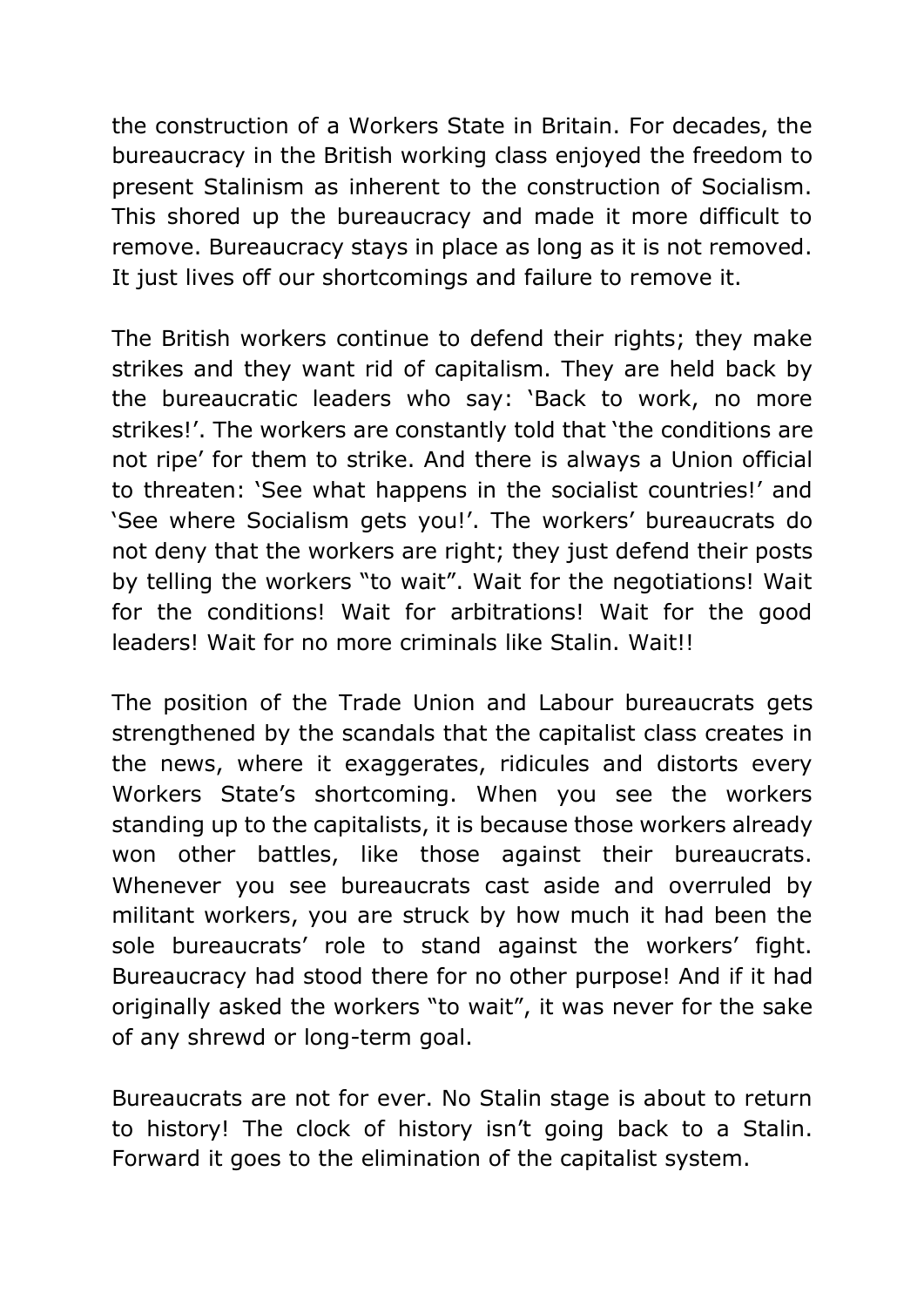#### **On the incompatibility between capitalism and human equality :**

People repudiate inequality. They want the end of all forms of arrogance. They want the end of all forms of historic adulteration. It is unstoppably and inexorably that they have always demanded those things.

On the road to capitalist elimination, the demand for equality and justice becomes increasingly recognised as incompatible with capitalism. Justice and human equality become clearly seen as un-achievable in capitalism where the wealth flowing to some people is extorted from most others. Capitalism rests on institutions based on this principle, with some of them in the working class' organisations.

You see the proof of this when you study countries where the mass of the people, and the workers' organisations, never had very strong bureaucracies. In countries like Mozambique, Cuba, Angola, Vietnam for instance, the revolutionary processes are 'purest' – so to say – and generally more straight forward. When we say: 'purest' and more 'straight forward', it in comparison with the pro-imperialist structures that block the revolutionary processes and the workers movements in countries like Britain or the USA for instance.

#### **The Labour Party needs to see the Communists dedicated to historic truth :**

The leaderships of the Workers States make many mistakes: they do not help the world masses sufficiently, and they do not champion the dialectical capacity to think. Today, 'capacity to think' means capacity to see that social transformation is necessary for progress. Instead of deceit and empiricism, the Labour Party needs to see the Communists dedicated to historic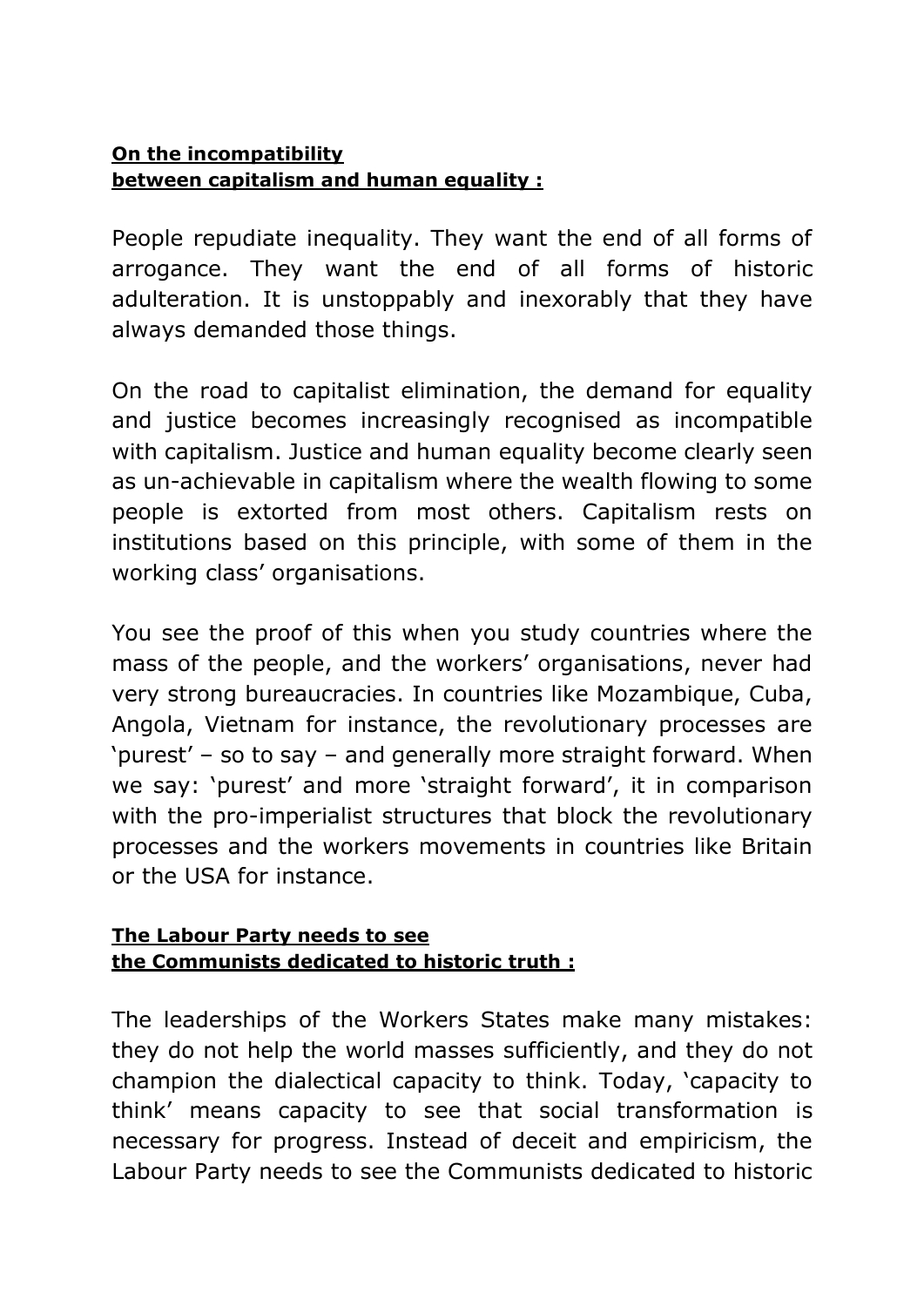truth. The Labour Party must see the Communists defending the scientific conclusions of the Communist ideas. If the Communists run in the opposite direction, they do a massive disservice to the working class all over the world.

In spite of all these shortcomings however, the necessity for logical thought keeps advancing in humanity. The Workers States were created on the basis of logical thinking, and this is a fact. It is also a fact that they faced the most exacting historic tests imaginable, and that they passed those tests. As they continued to exist in spite of it all, and to be examples to the world, they proved that they had found the correct road.

# **The working class apparatuses impede human progress, but they cannot stop it :**

The Workers States appeared in history and they went away again. Instead of this, their continued existence created a world situation that allows the most [economically] 'backward' masses to take the greatest of the historic leaps forward possible. The masses of the least 'advanced' countries do this by creating societies that build upon, or retake, the most elevated experience, understanding, education and intelligence originated in the Workers States.

The apparatuses that lead the Workers States make difficulties and impede human progress, but they cannot *oppose* this progress. The Workers States cannot continue to exist without developing in some way – which means that they must oppose capitalism in one way or the other. Whilst they cannot develop as Workers States if they do not do this, history has also proven that they are here to stay. This is why the apparatuses of the Workers States cannot *oppose* human progress.

The Workers State is a State that plans the economy. The planning of its economy requires the expansion of its Workers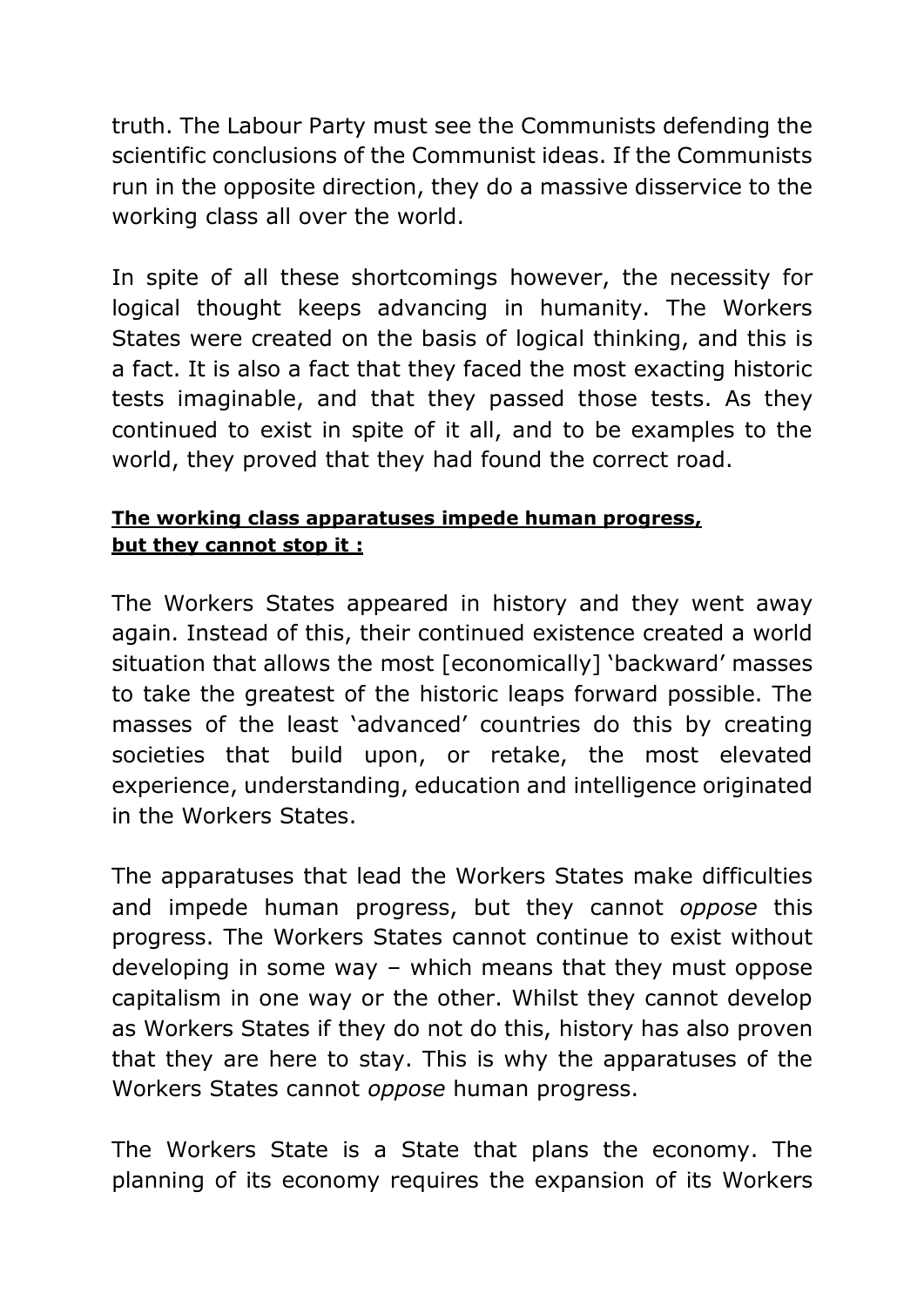State economic model in the world. It is not an expansion motivated by the wish to dominate. It is the expansion required by human development, by planning and coordination.

The expansion of the Workers State is a logical necessity. It is inherent to the Workers State's nature based on planning. Aside from any other consideration, the Workers State is a million times more capable and productive than capitalism. The masses of the world know this. They are making the experience of it, or they are witnessing it. They are not going to throw away this knowledge.

In the world, the existence and the development of Workers States has a growing impact. It provides guidance to countries. It inspires the struggle for change in mass organisations. In the Communist parties and in the Labour Party, for example, deep changes are observable even if they do not directly alter the political lines. These parties do not speak in terms of changing the capitalist system by the means of *force* or *overthrow* - but yes, by they speak in terms of the need to replace capitalism.

# **The working class' apparatuses denigrate the revolutionary road:**

In spite of the limitations of the Communist leaderships, there is still an immense progress in the Communist parties themselves. And not all them are the same. The most important such parties are those who centralise the masses, as in France, Spain, Italy and Portugal. In the smaller Communist parties as in Britain or Germany, the bureaucratic layer persists whilst the proletarian base is not large; they are bureaucratic parties in that they do not preoccupy themselves with the process of history. They live the immediate process, but not the process of history.

The Communist Parties of Britain, Germany and Belgium have a mystical notion where they view themselves as proletarian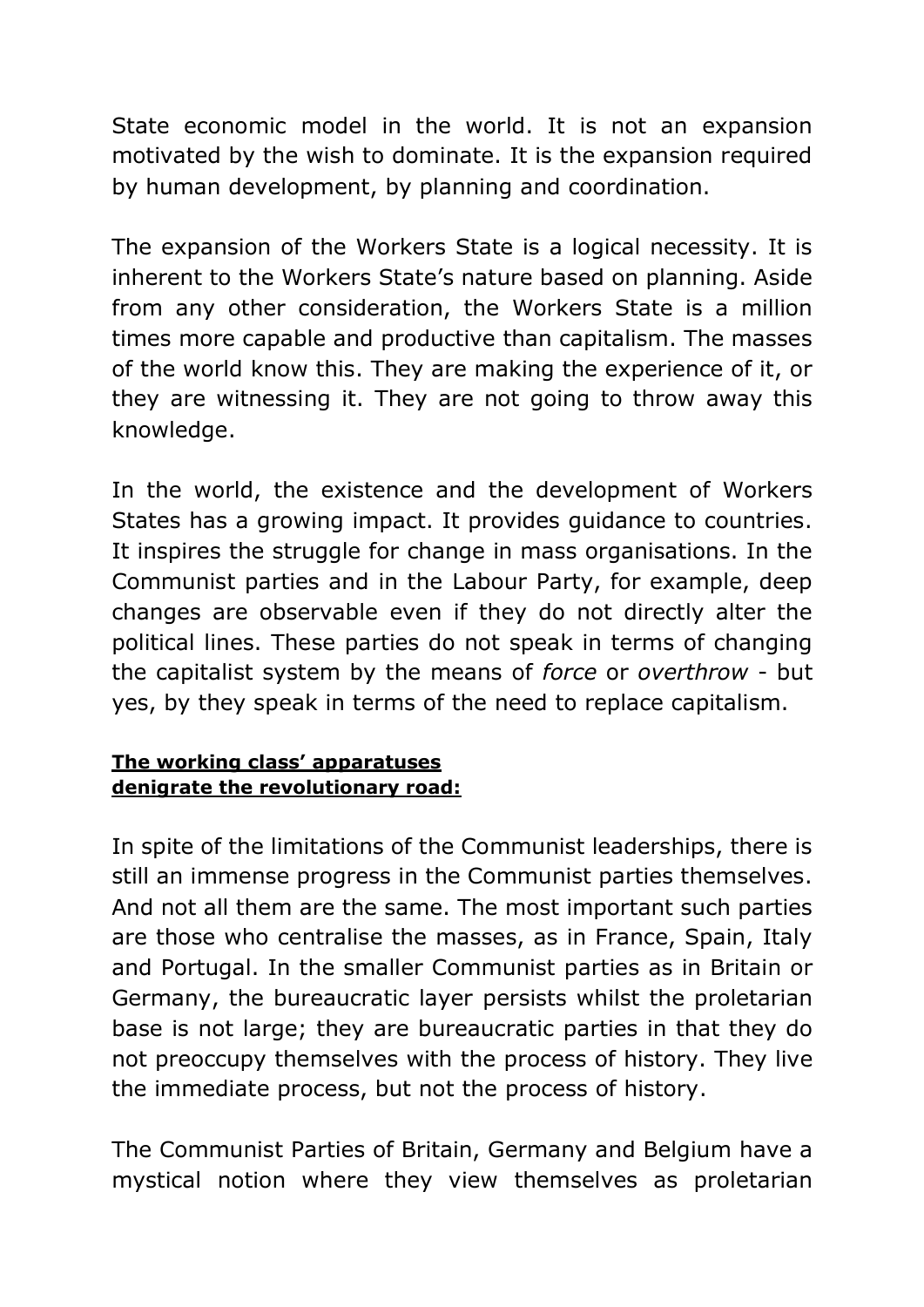emissaries and vanguard in history. In recent elections in Germany where the Social Democrats (SDP) won, the SDP increased by 3.5% and the Communists passed from 20.000 votes to 9.000 (a loss of 52%). This is a considerable fall, and for the third time in three consecutive elections. The Communist vote had increased in the past. This loss is directly connected to a growth in the SDP left and left-leaning elements in the SDP leadership. The SDP adopted a position critical of the United States. Not from a socialist standpoint, but from the capitalist objection of Yankee attacks against German capitalism in the market and competition. This is how the Communists must 'live' this process, and interpret it.

## **It is to build Socialism that the British proletariat stays with Labour :**

It is not true that the Labour Party's apparatus is very strong. The force which it has, it draws it mostly from the limitations and errors of the Workers States and Communist parties. The fact that China invades Vietnam is an attack on the confidence of progressive humanity. It strikes at the Labour masses of course, but the damage could be limited if the Labour and Communists leaders gave explanations. The lack of explanations hands over to the right of the Labour Party the opportunity to ridicule Socialism and to conspire against the Labour left.

The British workers and the Labour left do not lose heart, but they are not fooled. The silence of the Communists on the key questions of socialist construction has reduced the ability of the Labour left to organise its class and political understanding. It has been more difficult for the British workers to influence politically. This emboldened the Labour and Trade Union bureaucracies, made them feel safe. The Labour masses have suffered infinitely from the limitations in the world's communist movement. The British masses never stopped fighting however, and they stayed in the Labour Party to continue the fight.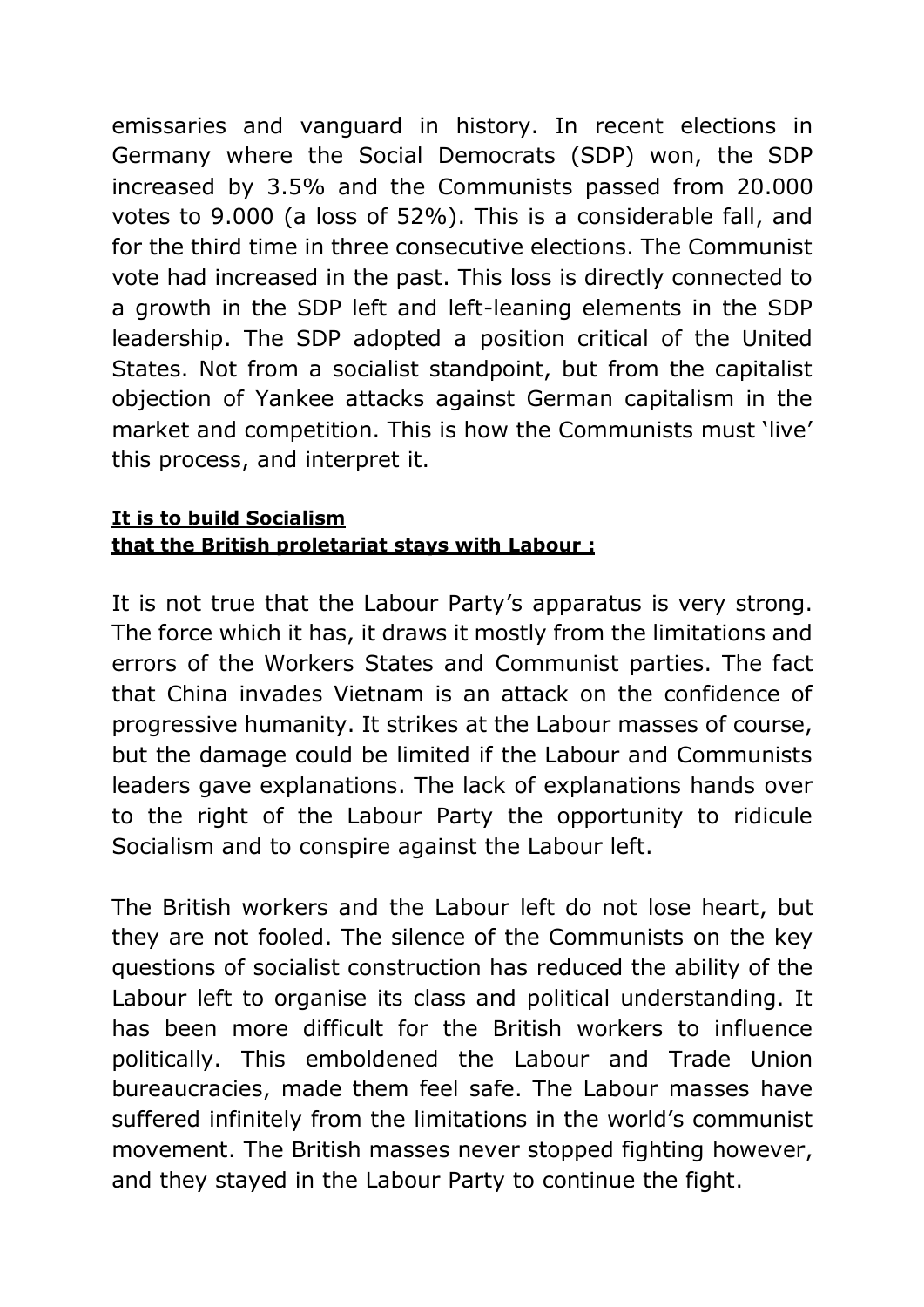It is to build Socialism that the British proletariat stays in the Labour Party. The British proletariat is not in the Labour Party to follow the bureaucrats or to support them. The fact that left wings keep occurring and re-occurring in the Labour Party is the proof of this.

In the history of Britain, there have been many waves of Labour lefts. Their programmes have always demanded the nationalisation of important centres of production. There was a time when the Labour left called for the nationalisation of the banks. Some Labour governments were bold enough to implement some of these programmes, but no Labour government ever set out to nationalise the whole imperialist structure. This is not surprising really, given the considerable shortage of theoretical and political preparation for this in Britain. There is also the fact that the British proletariat made practically all its political experience through the Labour Party<sup>13</sup>.

Beyond this, and from the time it was born, Labour could almost always point to the limitations in the Workers States to justify holding back from the socialist road. This went on for many years, long enough to keep the Labour bureaucracy in place!

Resulting from historical events, the political experience of the left in Britain was made almost entirely through the Labour Party's national and bureaucratic structures – structures that could always justify their bureaucratic policies of conciliation with capitalism by showing that this was the way of the Workers States themselves, and of the Communist parties.

<sup>&</sup>lt;sup>13</sup> The Communist Party of Great Britain (CPGB) - formed in Britain after the Russian Revolution - played a role in its first few years. As it soon adopted Stalin's policy of *peaceful coexistence* with capitalism, it failed to lead the 1926 General Strike. It never developed into a mass Party after that and this is why the author says that the political experience of the British proletariat has passed mostly through Labour. Editorial note.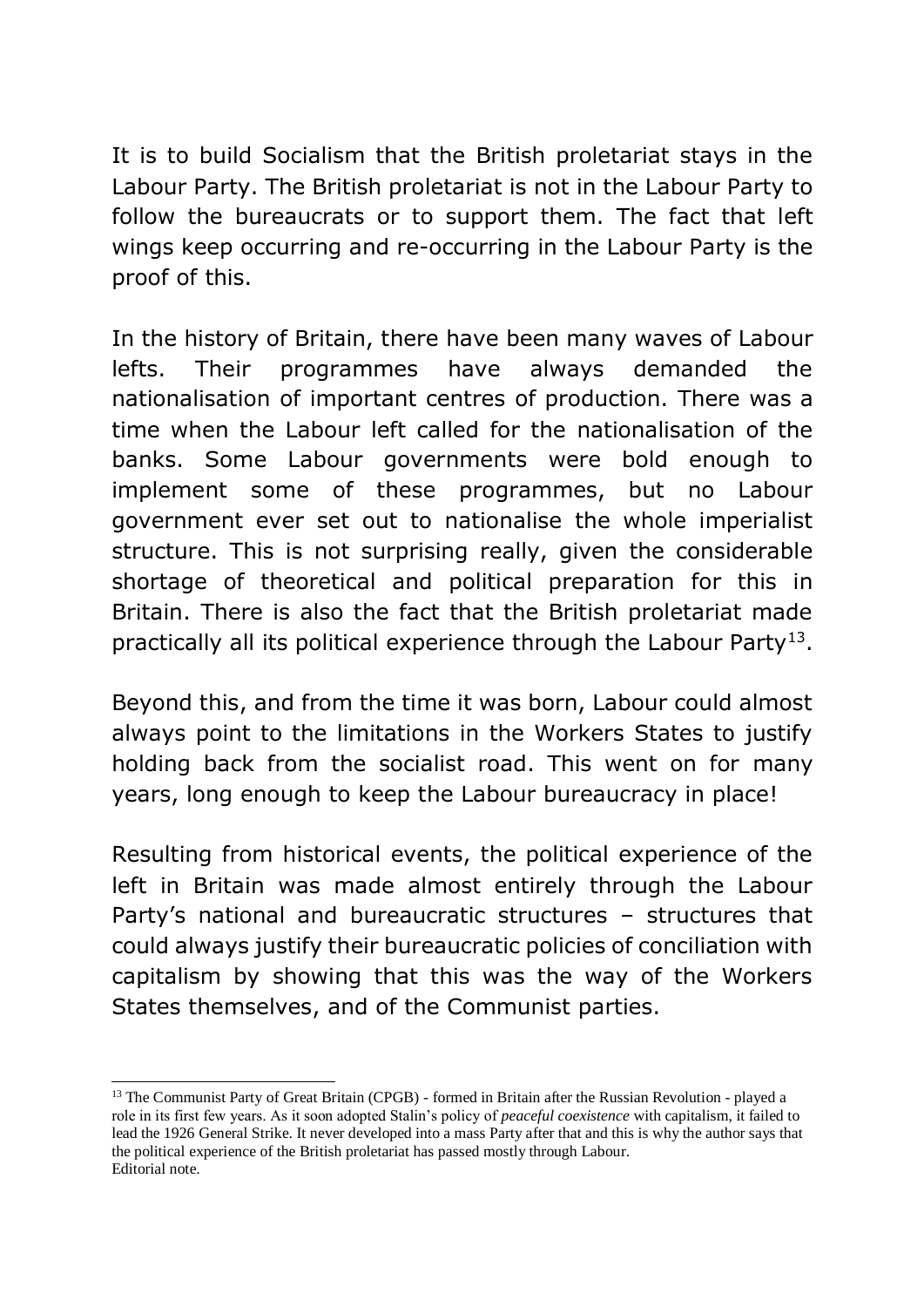## **The Workers State is right to intervene militarily In other countries :**

We have been the only ones to explain China's invasion of Vietnam (March 1979) and the difference between this and the military intervention of Vietnam in Cambodia (Dec78/Jan79). In both instances a Workers State intervened militarily in another country. As these events were downplayed and almost hidden by the Workers States and Communist parties, the capitalist system was able to suggest that there is no such thing as a 'Workers State' or else, war continues to exist in 'Socialism'.

The Workers State is right to intervene militarily in other countries when the need for human progress makes it necessary - the same applying to the Revolutionary State<sup>14</sup>. Vietnam invaded Cambodia to remove Pol Pot because that was the necessary thing to  $do^{15}$ . In the other case, the bureaucracy of the Chinese Workers State (with some Pol Pot allies) invaded Vietnam to stop the revolutionary ideas of Vietnam stimulating the revolution back in China and Cambodia. This was counterrevolutionary. It had to be stopped and the Workers State of Vietnam stopped it.

In the matter of Workers States intervening militarily in other countries, it is the duty of the communist leaderships, as well as of the left everywhere, to take positions and to make pronouncements. This applies to the Labour left too. It is their task to show that there are times when a Workers State must intervene militarily in another country.

In the matter of *Vietnam in Cambodia* and *China in Vietnam*, the

<sup>14</sup> J Posadas characterised as '**Revolutionary States'** countries like Tanzania under Nyerere, Mozambique, Angola, Egypt with Nasser, Syria, Iraq, Iran, Ethiopia, and dozens of other countries. Venezuela became a Revolutionary State with Chavez. More about this on demand.

<sup>&</sup>lt;sup>15</sup> In other documents, J Posadas analyses that the rise of Pol Pot had been stimulated in Cambodia by the bureaucracy of the Chinese Workers State, to defend itself from the revolutionary pressure of the masses of the region.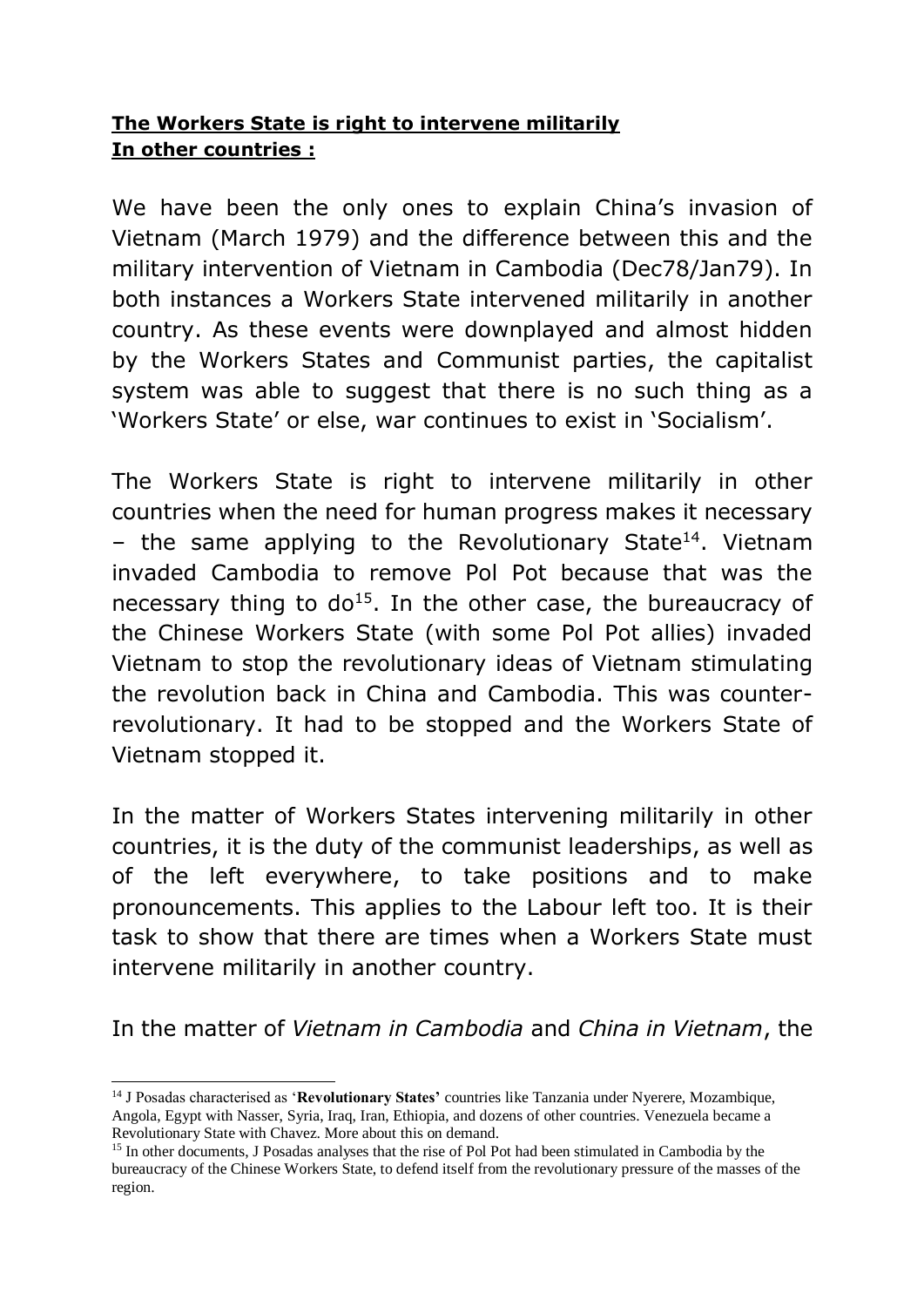world communist movement never produced analyses or compared the two things. Worse still, a number of Communist parties started to blame Vietnam for having "invaded" Cambodia to bring down Pol Pot!!

In 1972, many of these same Communist parties had blamed Tanzania and Nyerere for welcoming refugees from Uganda and supporting – from inside Uganda – the overthrow of Idi Amin. And in the years 1975-78, when Cuba intervened militarily in Angola, Mozambique and Ethiopia to support the revolutions there, the major European Communist parties had fallen silent, and kept silent after that.

The problems of this historic stage are not all equally significant, but they all spring from the irrepressible longing for progress that lifts the peoples everywhere. The various revolutionary struggles exist because people fight for progress. Why should it be always wrong for a Workers State to intervene militarily in another country? Has the Workers State no right to defend human progress, or to defend itself as part of human progress? Regarding these questions, there is very little discernment in the proletarian organisations of the world. Even in the matters of the greatest import to the working class, the major workers' parties of the world seem very unclear.

With so little orientation from the world's Communists over the decades, the working class of every country was left to its own devices. In Britain, this suited the Labour and Trade Union bureaucracy perfectly. All that the latter wanted was to be left alone with its self-serving webs at the heart of working class' organisation. The role which bureaucracy plays, its only role<sup>16</sup>, is to keep the lid on the working class, its independent initiatives and its revolutionary pressure.

<sup>&</sup>lt;sup>16</sup> It is the employers and the capitalist class who give an authority to the working class 'leaders'. Indeed, those have a 'role': to stop the workers' rebellions and strikes, ensure they don't unite between them. Editorial.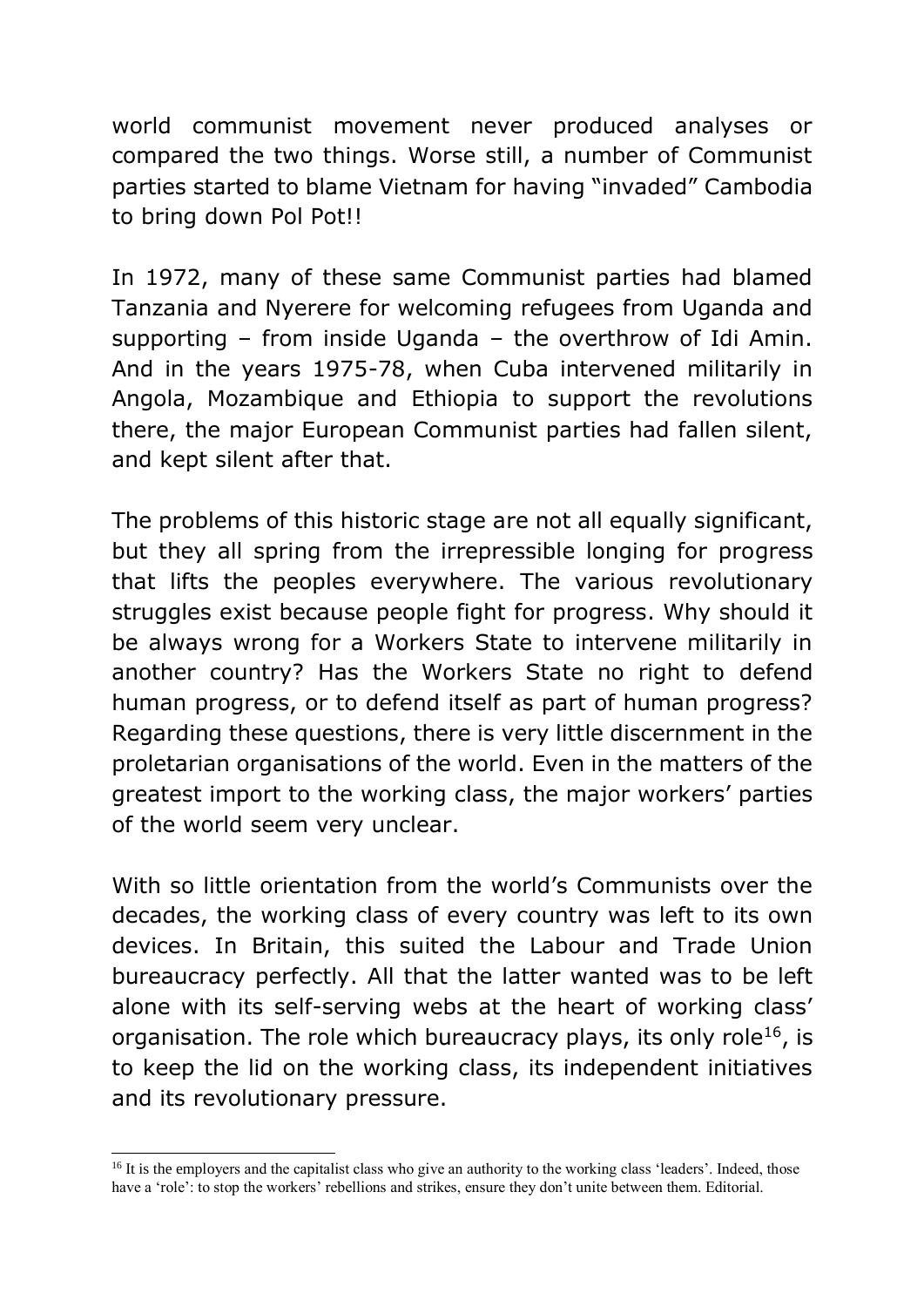But the situation is changing. This cannot last because the masses of the world continue to struggle. In many countries, they make revolutionary leaps that take them quite close to building Workers States. Capitalism tries to put them down, but this is the trend, and capitalism cannot reverse the trend of history.

The prospects for Britain are determined by this process. The perspective is one where the development of the Labour Party takes it less and less towards Labour, and more and more towards Socialism.

The same awaits all the Social Democratic parties of the world.

As we have said, it is for Socialism that the British masses are in the Labour Party.

# **Help organise a Marxist-Labour vanguard :**

We insist on the above analyses because they can only be made from an international standpoint. Our International (the Posadist IV International) organised itself to show to comrades the socialist and internationalist way ahead. We have no way to do this other than by learning to do it ourselves. Learning to reason and learning to convince. We seek to turn the attention of the workers' vanguard towards the historic stages that are coming.

We encourage our British section to develop more cultural, didactic and revolutionary activities towards the Labour Party. In Britain, our aim is to combine the immediate needs of the day-to-day Trade Union and political struggle with a greater cultural, scientific and historical understanding in the Unions and the Labour Party. Note that no other organisation is actually doing this. We are the only ones. It is the wish of our British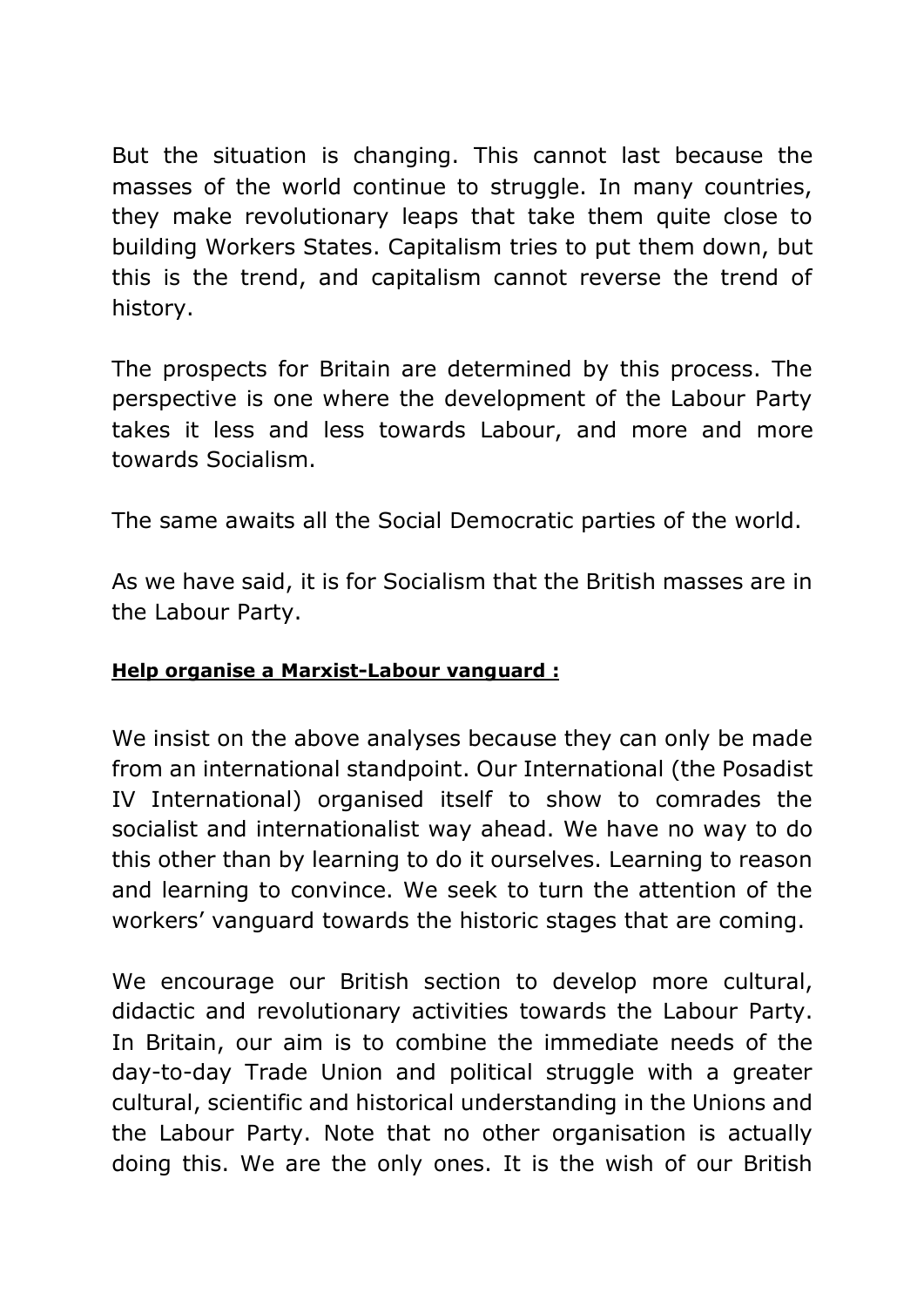section to put its Party and political life at the service of this aim.

In the Labour Party, the Labour and Trade Union bureaucracy serves the interests of British imperialism. With one foot in the proletariat, the other in relatively progressive Labour layers and all the rest of its body representing imperialism, this working class' bureaucracy cannot be homogeneous.

This heterogeneity evolved over time from the specific history and nature of the class struggle in Britain. It is through the Labour Party, for example, that the British proletariat achieved its very high level of political centralisation. As a result, entire layers of Labour *leadership* are bourgeois. Bourgeois we say and representative of capitalism. Bourgeois, and not mistaken! In the Party's functions, these layers of leadership must work alongside others whose views can range from the quasi revolutionary to the downright conservative, with the middling sectors in between.

In Britain, the working class' base of the Labour Party is always present in the mass movements, and the mass movements always gravitate towards Labour. In short, Labour is the axis of the class struggle. It is *in* the Labour Party, and not outside of it, that the most important left-wings get formed. In Britain, no one can be serious about social transformation without paying attention to Labour and its Left wings. This strong national characteristic of Britain is entirely the result of the world process. *Where Britain is going<sup>17</sup>* - as Trotsky used to say - is entirely determined by its place and relations with the world.

The bourgeois apparatus of the Labour Party does not have the strength to determine where Britain is going. It is the colonial world and its revolutions that force Britain to change. This process goes on every day, but it needs organising. It is our

 $17$  This is an oblique reference to Trotsky's book: Where is Britain Going?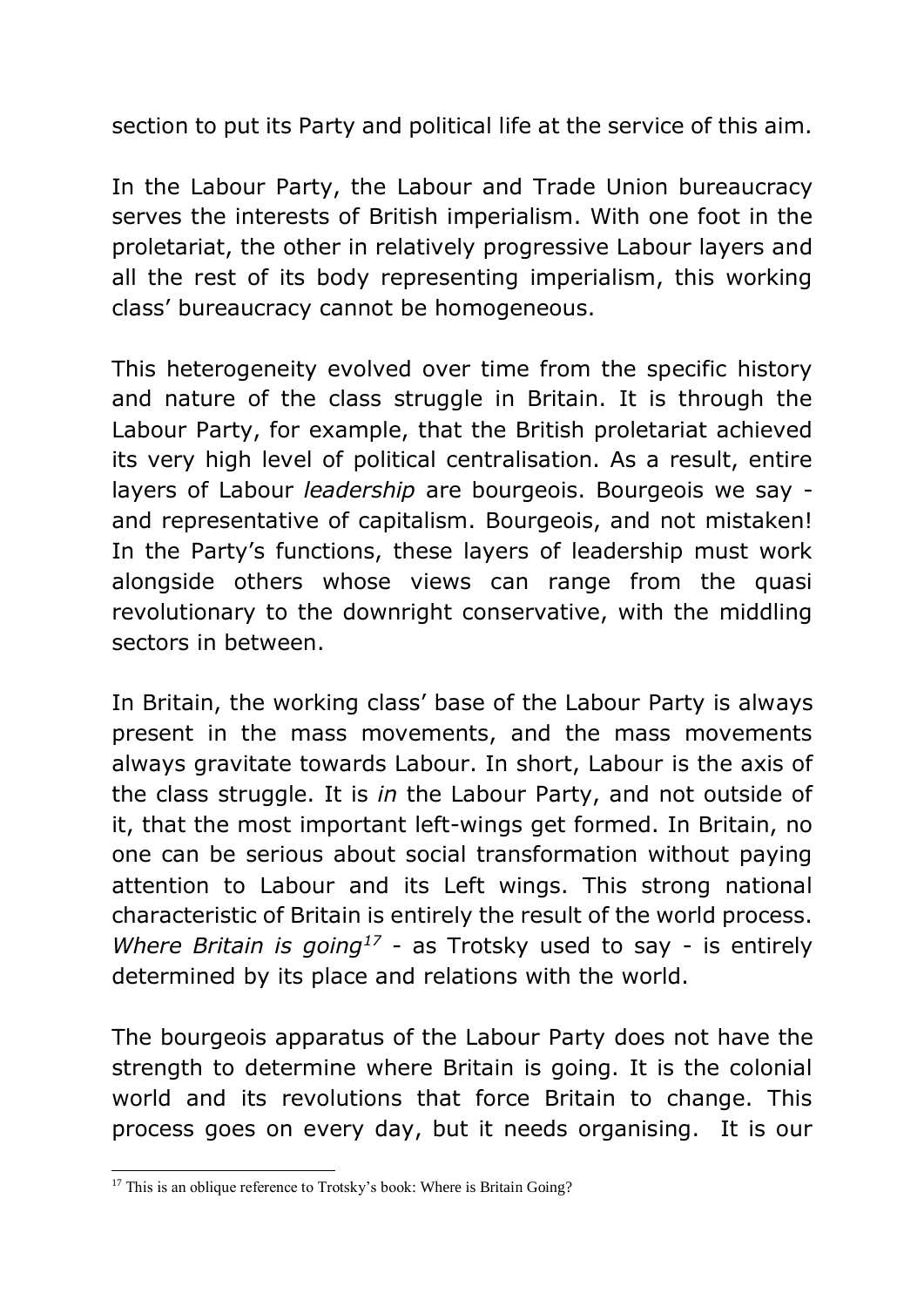task, and that of the Labour Party comrades, to organise a Marxist-Labour vanguard in Britain. The aim of our British section is to assist in this task. It must take the lead where appropriate, and assist in the formation of a Marxist-Labour vanguard in Britain.

Britain has no future as a capitalist country, and this applies to every capitalist country. At the moment (1979) Britain can still live closed-in upon itself, but it will not progress any further without social transformation. The world at large shows that social transformation is necessary, that it is possible, and that it can happen much sooner than one thinks.

The discussions in the Labour Party at this time do not reflect the interests of the ordinary workers or those of the educated petit bourgeoisie. They reflect the petty concerns of leaders with pro-capitalist interests. People do not stay in the Labour Party because they admire its bureaucrats and capitalist agents! They stay in the Party to meet each other and keep strong.

Our British section must intervene to support the organisation of the Labour vanguard. Where possible, our section must also intervene in the *Communist Party of Britain*, CPB, keeping in mind that it is one of the most culturally and scientifically backward Communist parties. This Party will never become large now, but it could still play an important role in helping organise the Labour left. Communism is not for now in Britain, but there will be a Communist stage in Britain.

# **How the Communists can assist the Labour vanguard :**

The CPB must accept that the working class is centralised in the Labour Party – meaning that it (CPB) must adapt its own role. The first need is to lift the veil on the monstrosities committed by Stalin and which the Party has kept concealed and suppressed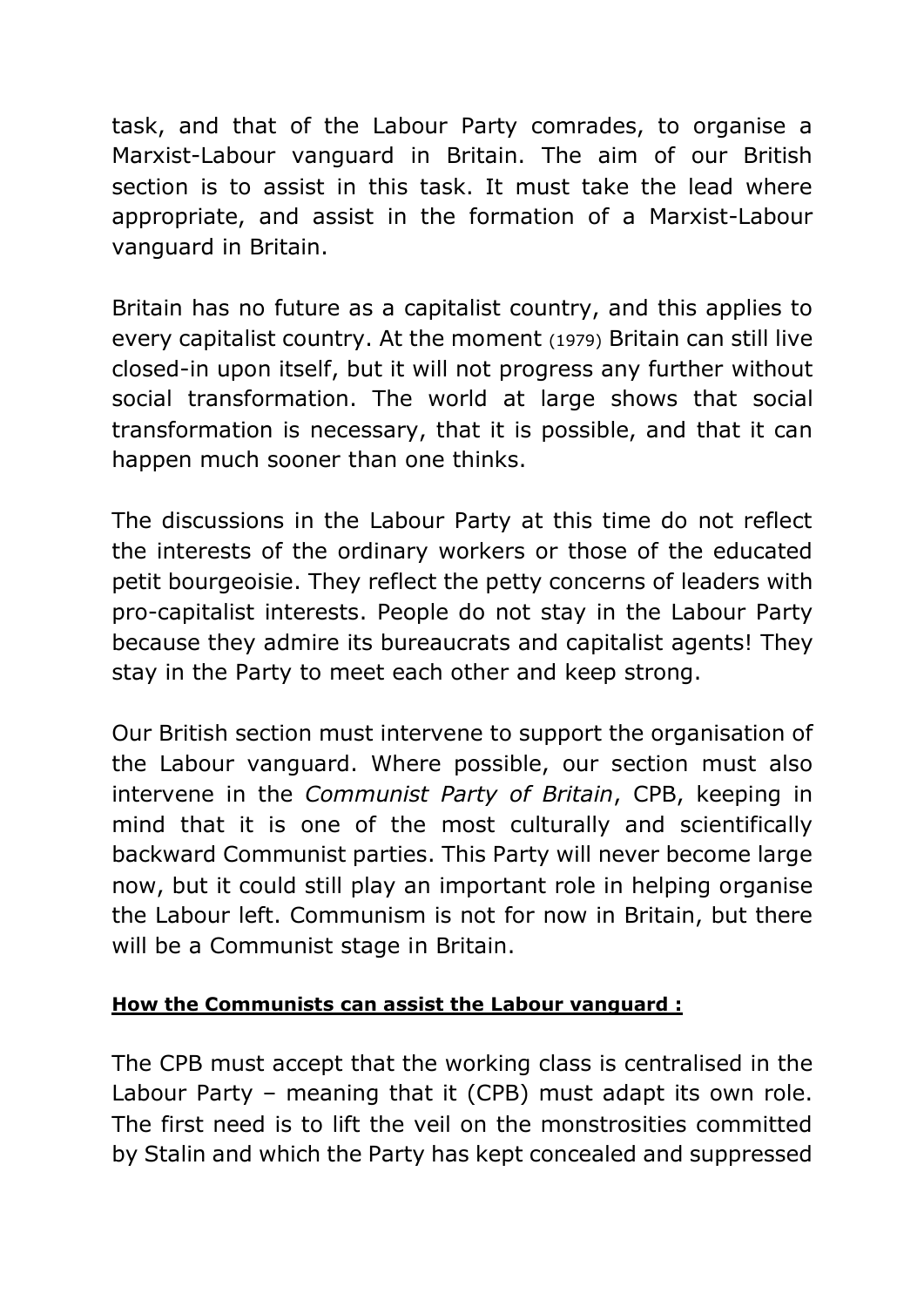over the years, and up to now. This demands a self-criticism from the Party for this concealment and suppression. It also demands a self-criticism for the role of accomplice which the original Communist Party played in Stalin's monstrosities.

If the Communists in Britain could admit all this, it would be part of their developing ability to understand why the Chinese leadership invades Vietnam. The historic silence of the Communists regarding the rise and development of bureaucracy in the USSR – hence Stalin's role – keeps them stranded in incomprehension. The damage this causes is incalculable. In the instance of China's deadly actions in Vietnam, the silence of the Communists amounts to covering up for China. This imposes silence on the communist members too, who toe the Party line because they have to, and not through reasoning.

## **The irreplaceable scientific capacity of the dialectical method of reasoning :**

History has a reasoning of its own. From time to time, it decides its course through force and military means, but that is because a decision must be made. You could say that the military means determine the course of the reasoning of history, such as it is. But in the process leading up to what history eventually decides, other decisions had been made, that had not been military. It was human reasoning, for instance, that led to the creation of Workers States. Human reasoning makes decisions that can pull history in the direction of Socialism.

Our British section must aim at encouraging the Labour vanguard. Where that vanguard is missing, it must help to create it; and where it already exists, it must help its development. Our British section has also the essential task to demonstrate to the Labour comrades the superiority of the materialist and dialectical method of thought. In its activities and in its documents, it must evidence the superiority of the dialectical method of thinking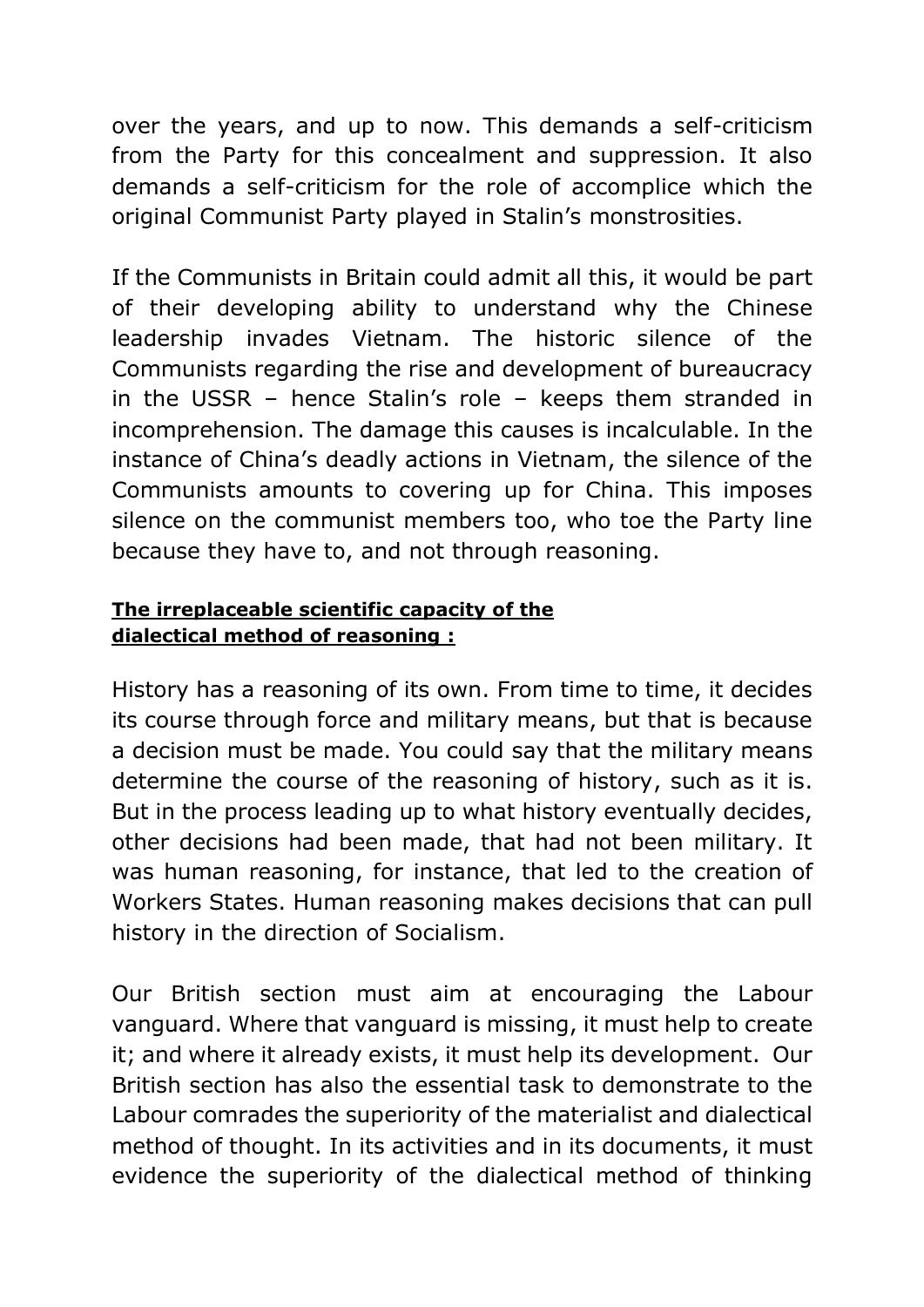over all the other methods, how it works and how one learns to use it. Our section must showcase the superior level of confidence and security that the materialist and dialectical thought-method imparts.

If British capitalism remains one of the vital centres of the capitalist system, it is mostly through its 'special relationship' with the United States. Unlike in the US, where there is no Labour Party, British Labour is a major political force. It is important that it still claims to speak in the name Socialism. The British Trade Unions are among the strongest in the world, with some influence even in other countries. The same goes for the Trade Unions and Social Democracy (SDP) of Germany. In Britain and Germany, the weight of working class apparatus is particularly heavy, but the ascending course of the world revolution keeps the working class of those countries stimulated and forward looking.

Over the years, Labour Left-wings have kept appearing, reforming and reorganizing. Due to the intractable nature of the capitalist crisis, this can only continue. A similar process goes on in Germany. In Britain and Germany, the crises in the working class' apparatchiks are the crises of Social Democracy, moved – at least in part – by the crisis of capitalism itself. The fact that the Callaghan Labour government seems to get away with dreadful bourgeois policies<sup>18</sup> does not mean that it is strong. It means that it feels a strong urge to contain the working class. The Labour Left does not go along with this. It does not believe in the accords that Labour makes with the capitalist class. It sees the world progressing along anti-capitalist lines, and not capitalist ones. It repudiates this Labour government.

<sup>&</sup>lt;sup>18</sup> The Callaghan Labour government was still in place in April 1979 when J Posadas wrote this document. The latter analysed this Callaghan government as '*ultra-capitalist'*. On 3 May 1979, Margaret Thatcher won the elections. It is likely that most of the capitalist class went to vote to bring Labour down, whilst it is likely that most of the 24% abstentions were Labour. Having attacked the big workers' strikes, Labour lost the elections. Thatcher did not win, it was Labour that lost. And Callaghan resigned from the Labour leadership some months after this.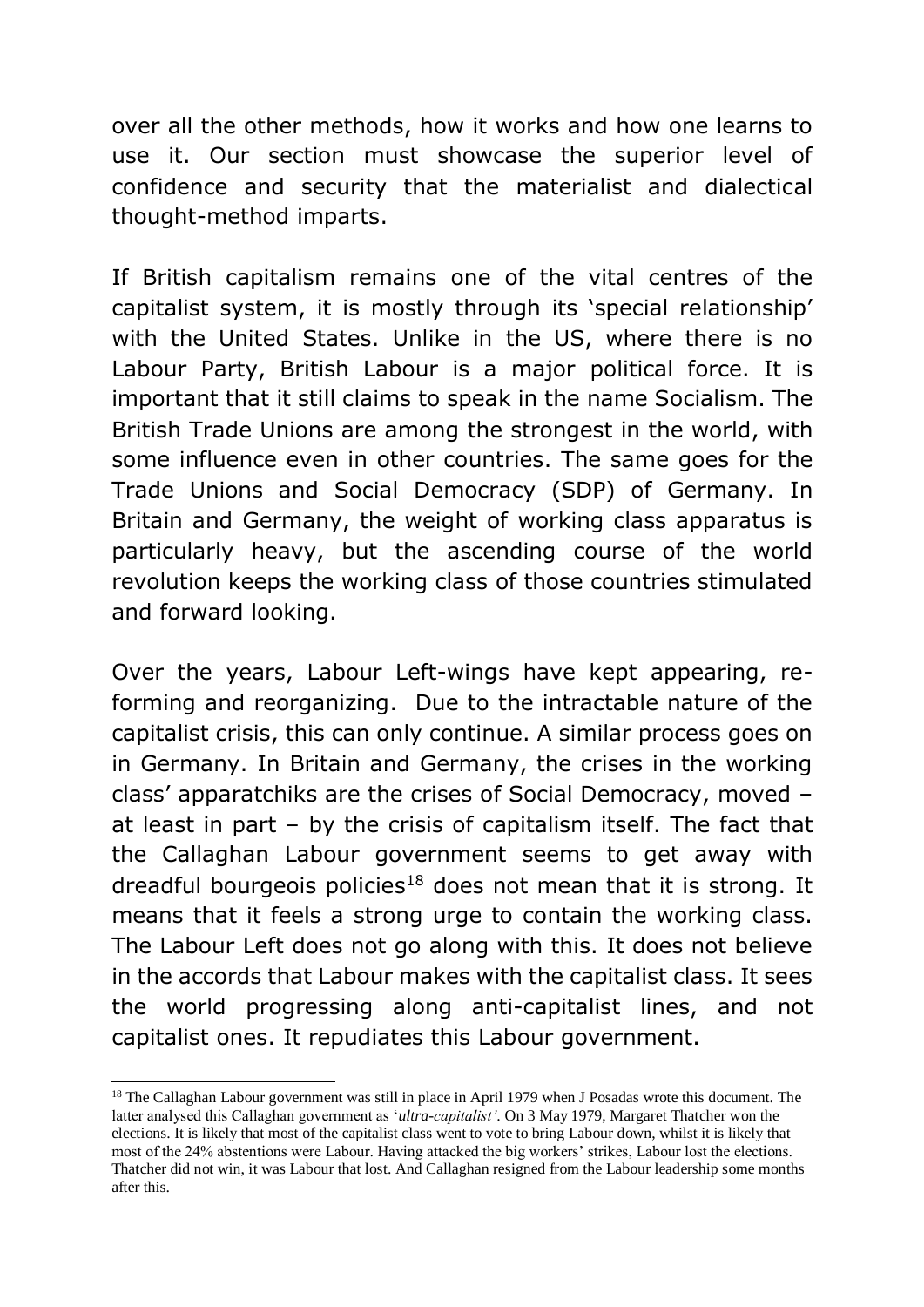#### **Only the Workers State can make the necessary transformation :**

The masses are succeeding in many strikes and struggles. This points to where they want to go, and which they will reach in not very long to come. What is missing is leadership. The curve of human progress would be steady and rising if conscious proletarian leaderships were already in place, theoretically and politically prepared. As this is absent, the line of progress oscillates up and down.

Only the Workers State can produce the kind of social transformation that brings a solution to all the problems that capitalism poses. The working class' parties of Britain do not have much in the way of theoretical and political preparation. We must discuss with them without depreciation or haughtiness. We must dedicate everything to explaining and explaining.

It is not weapons and finances that decide the course of history. It is not. By the way they incorporate the lessons of the world, the Labour masses show that they accept this conclusion. Only, the British workers were never shown how to make assessments through theoretical and political ideas. Add to this that, in the world where they grew organised<sup>19</sup>, the British workers had only their own struggles to learn from. This is how they became conscious of themselves as *class* - and the habit stayed with them afterwards. Then the Communists hampered by Stalinism never gave to Labour the strong cultural support which they should have given. So, it is mostly by themselves that the British workers learnt to analyse, to make experiences, to discern and to draw conclusions. They made of Labour their political centre, but they could not make of it the cultural centre for the theoretical, political and scientific tool which they required.

<sup>-</sup> $19$  The first large working class in the world. No other important working classes to learn from.